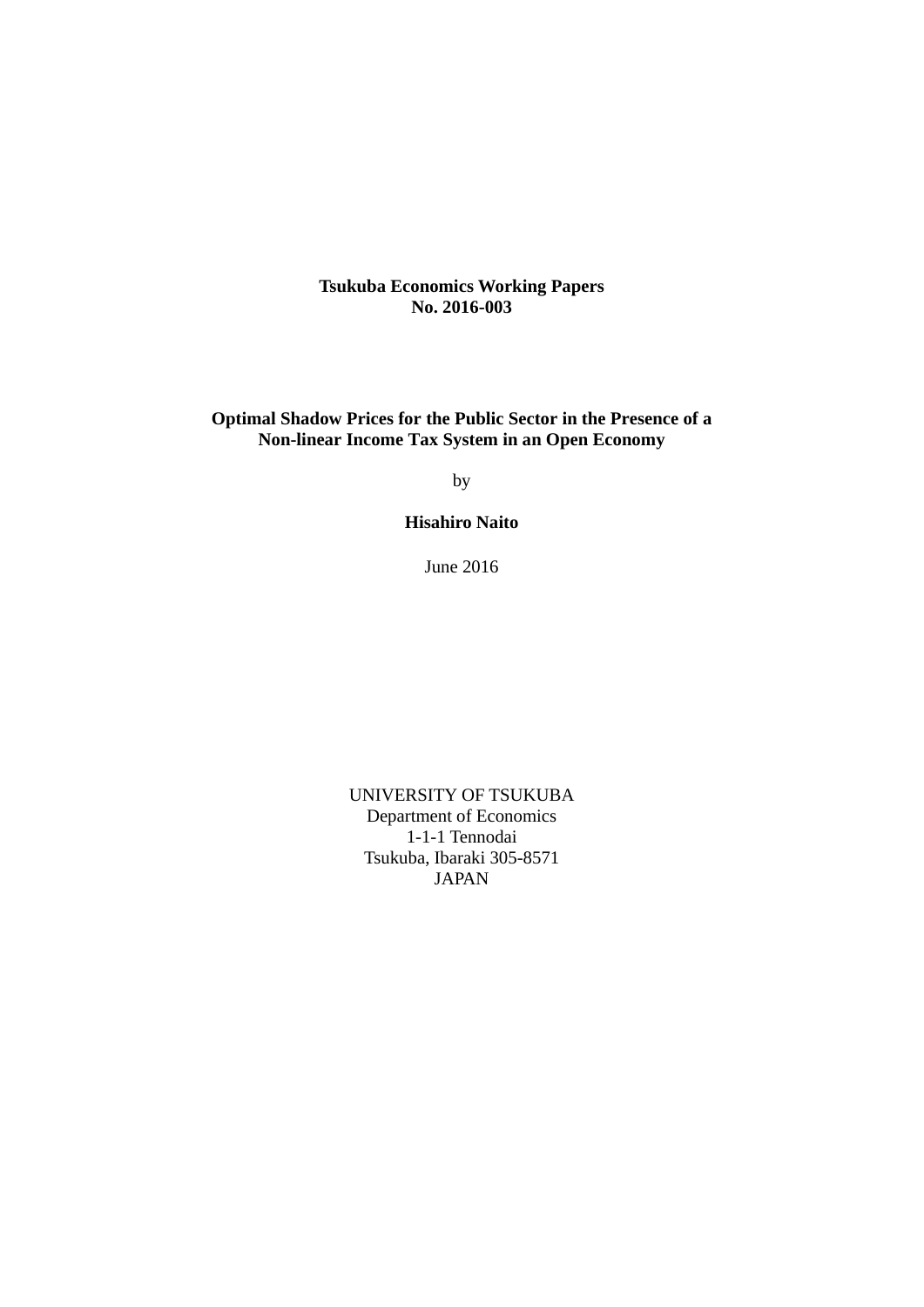# Optimal Shadow Prices for the Public Sector in the Presence of a Non-linear Income Tax System in an Open Economy

Hisahiro Naito∗†

Department of Economics

Graduate School of Humanities and Social Sciences

University of Tsukuba

June, 2016

<sup>∗</sup>Address: Tennodai 1-1-1 Graduate School of Humanity and Social Sciences University of Tsukuba,

Tsukuba, Ibaraki 305-8573, Japan; e-mail: naito@dpipe.tsukuba.ac.jp

<sup>†</sup>This study is partially supported by the faculty research fund of the university of Tsukuba and a financial grant from the Ministry of Education, Science, Sports and Culture(Japan Society for the Promotion of Science Kakenhi Grant Number 15K0351).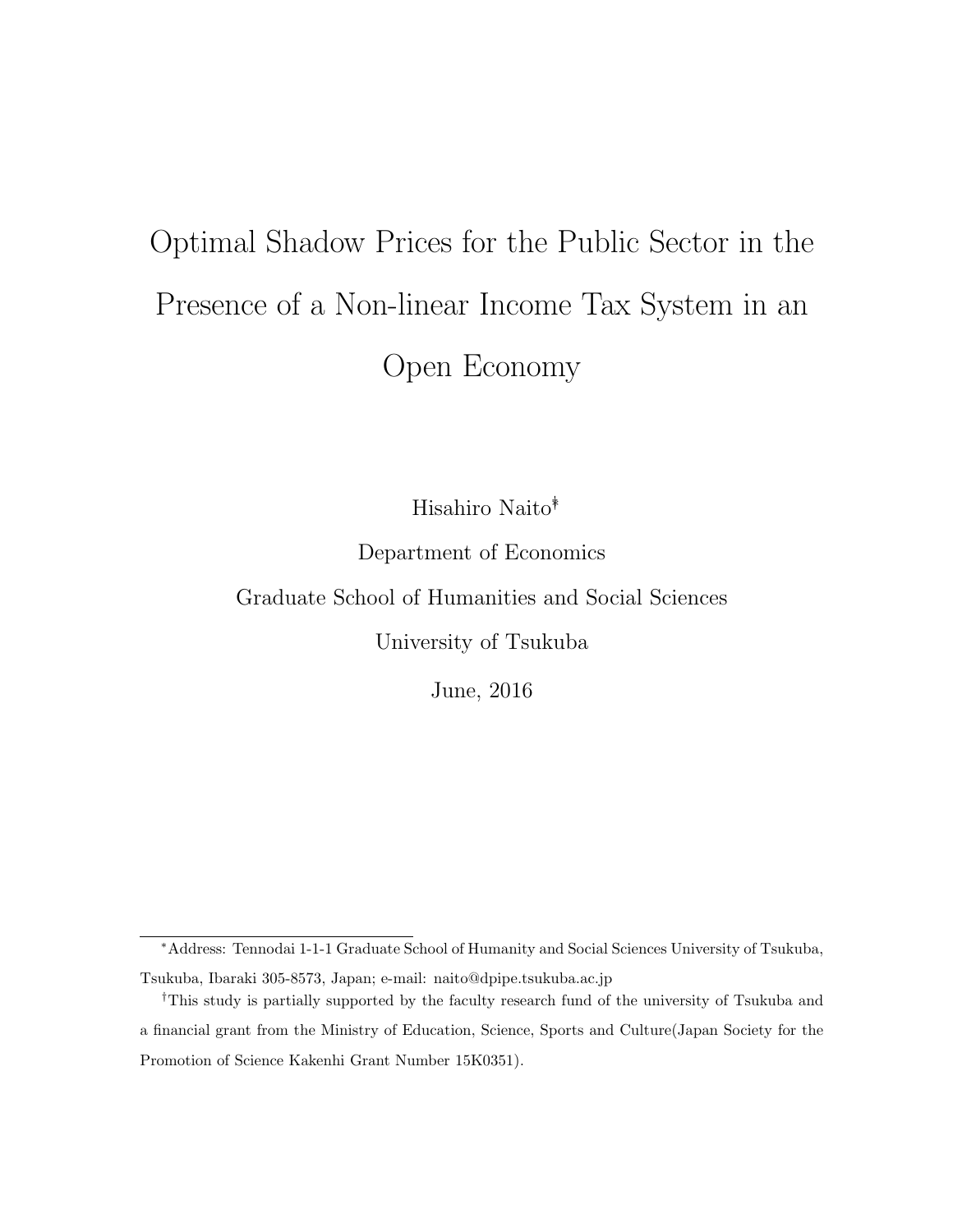# Abstract

This study analyzes the optimal shadow prices of inputs to the public sector in the presence of a non-linear income tax system in the standard two-factor Heckscher– Ohlin small open-economy model. In this model, there are two factors of production (unskilled labor and skilled labor) and two tradable goods (skilled labor- and unskilled labor-intensive goods). The two tradable goods are produced in the private sector by using two types of labor. A public good is produced by using the two types of tradable goods and the two types of labor. I show that the optimal shadow prices of the two types of labor in the public sector depend on whether there is a distortion in private production. On the other hand, the optimal shadow prices of tradable inputs do not depend on the presence of distortion in private production. In the second-best allocation, in which the incentive compatibility is binding, there should be distortion in the private sector. Thus, the optimal shadow prices of non-tradable factors of production depend on whether the economy is at the second-best equilibrium or not. On the other hand, the optimal shadow prices for tradable inputs are always equal to the international prices. Thus, for setting the optimal shadow prices in an open economy, it is important to distinguish whether the inputs are tradable goods or nontradable factors and whether the economy is at the second-best equilibrium or not.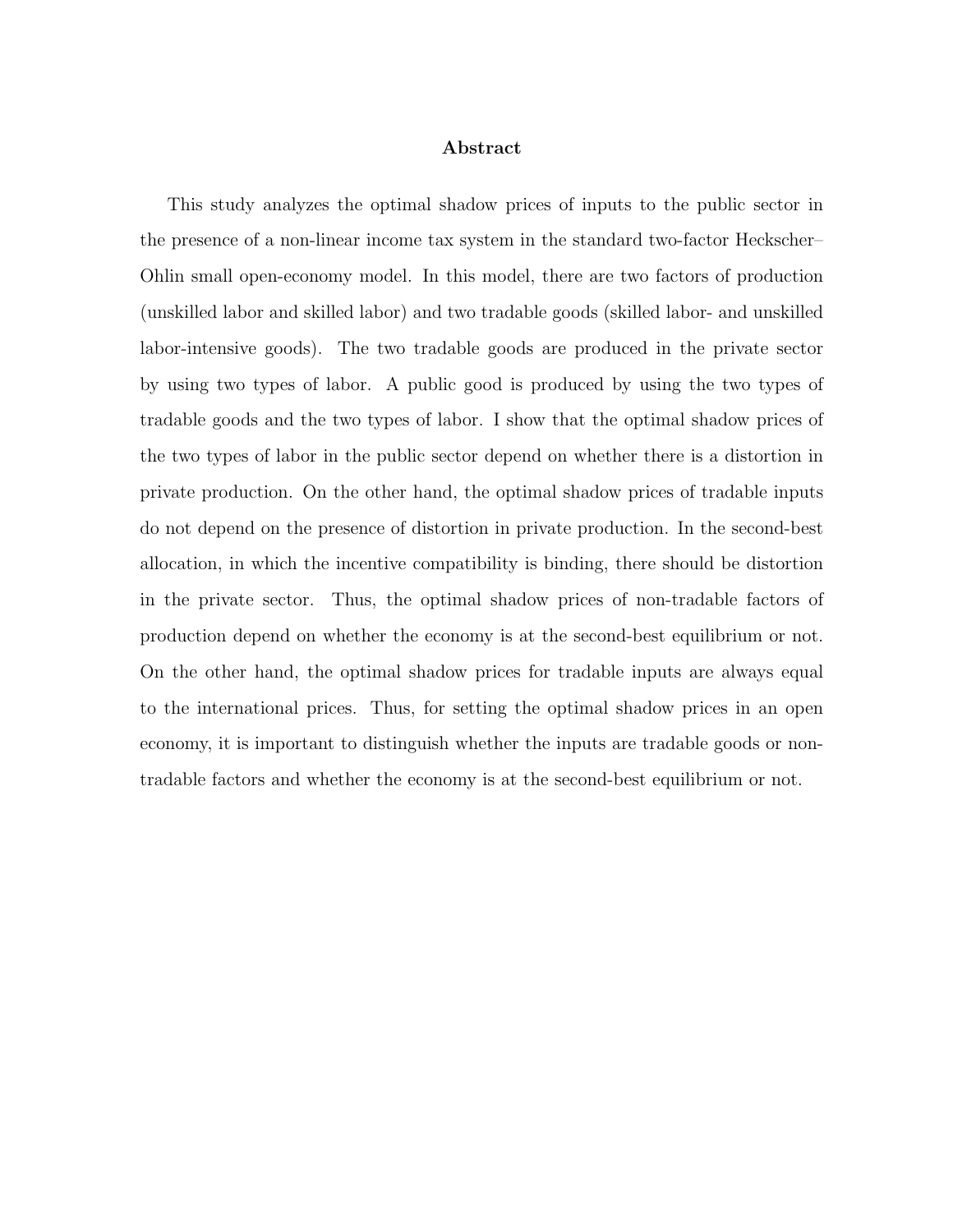# 1 Introduction

In all developed countries, the share of the public sector is not trivial. Thus, how to set shadow prices for inputs of the public sector is important from the viewpoint of economic policy.

Shadow prices are the prices that the public sector uses to choose optimal combinations of inputs to produce a given level of public goods. In the theory of public economics, there is a famous "Production Efficiency Theorem" proved by Diamond and Mirrlees (1971). The theorem states that aggregate production must be efficient. In a closed economy, this implies that the marginal rate of transformation (MRT) of two inputs in the public sector should be equal to that in the private sector. Otherwise, it would be possible to increase the production of public goods or private goods without decreasing the production of other goods. Thus, the shadow prices of the public sector should be equal to the market prices of producers, since this is equal to the MRT in the private sector. In a small open economy, international prices are another MRT. Thus, in a small open economy in which the public sector uses two tradable goods and two non-tradable production factors, such as labor, the production efficiency theorem implies that the optimal shadow prices of those tradable goods are the international prices of those two tradable goods. For the same reason, the optimal shadow prices of two non-tradable factors of production are the market factor prices.

In the Diamond–Mirrlees framework, it is assumed that the government can impose a commodity tax on each good and each factor of production. This implicitly assumes that the government can impose different tax rates when there are skilled workers and unskilled workers and when they are imperfect substitutes. However, when the government cannot know the type of each worker, imposing different tax rates on different types of workers causes incentive problems. Thus, in such a situation, it is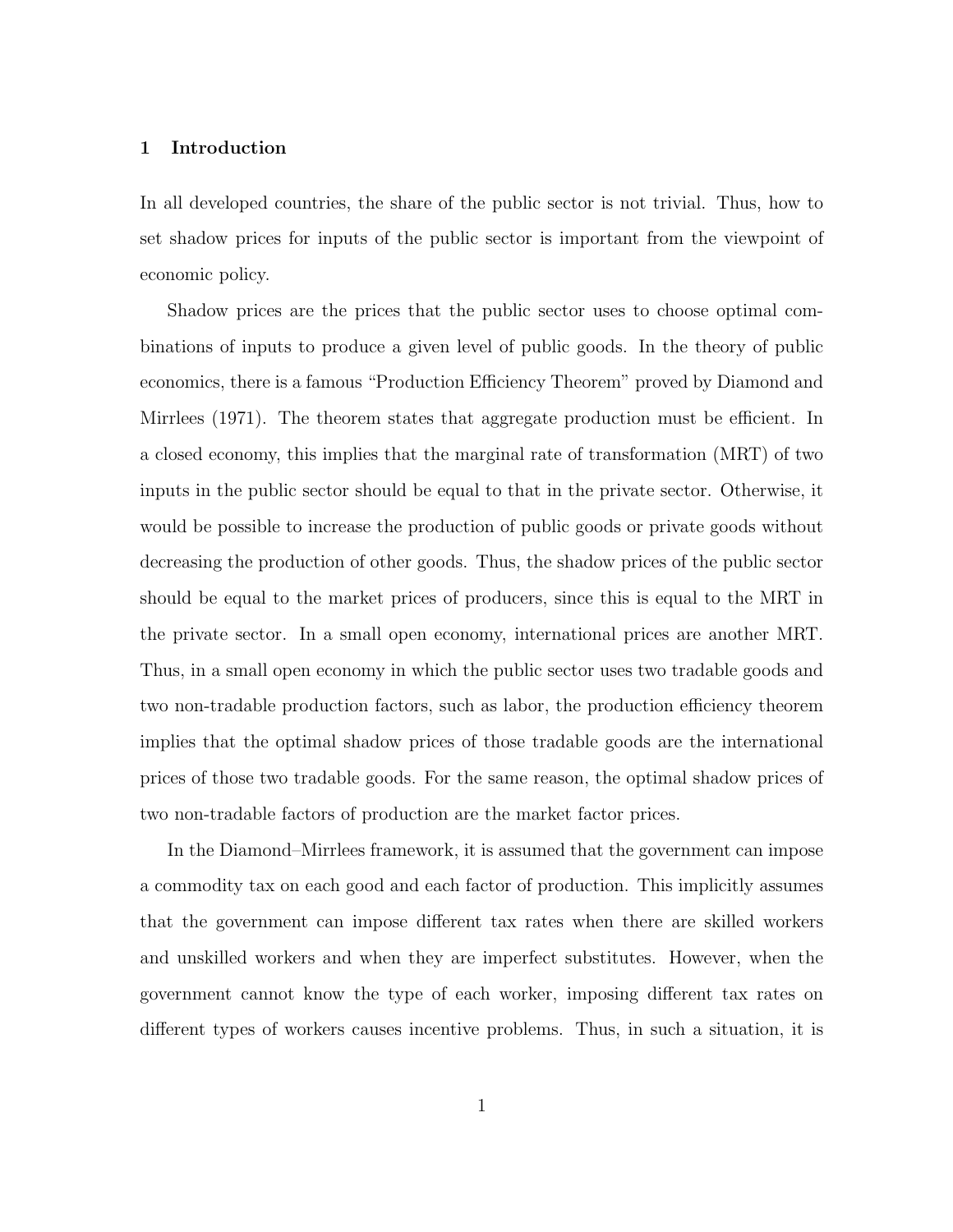difficult to impose different tax rates on different types of labor. This implies that the government needs to rely on a non-linear income tax system.

This study analyzes the optimal shadow prices of the public sector in the presence of an optimal non-linear income tax system, assuming there are two types of labor and that the government cannot know the type of each worker. Specifically, I consider the standard two-sector Heckscher–Ohlin small open-economy model with two factors and two tradable goods, in which the two types of production factors are skilled labor and unskilled labor and they are non-tradable and imperfect substitutes. The government imposes an optimal non-linear income tax system for redistribution. The two tradable goods are a skilled labor-intensive good and an unskilled labor-intensive good. The two sectors are a skilled labor-intensive sector and an unskilled labor-intensive sector. The public sector uses the two types of labor and the two tradable goods as inputs to produce a given level of a public good.

In this setting, I show that the rule of the optimal shadow prices of inputs of the public sector depends on the types of inputs used in the public sector and the presence of distortion in private production. Specifically, first I show that the optimal shadow prices of two types of labor in the public sector should not be equal to the market price of the two types of labor when the government imposes a tax or subsidy on private production. In addition, I show that a tax or subsidy on private production is optimal when the incentive compatibility is binding. In general, when the government implements a non-linear income tax system and redistributes income from skilled workers to unskilled workers, the incentive compatibility constraint is binding. This implies that the optimal shadow prices of two types of labor are not their market prices. On the other hand, when the government does not distort private production for some exogenous reason, then the government policy is not the second best, and the optimal shadow prices of the two types of labor should be equal to their market prices.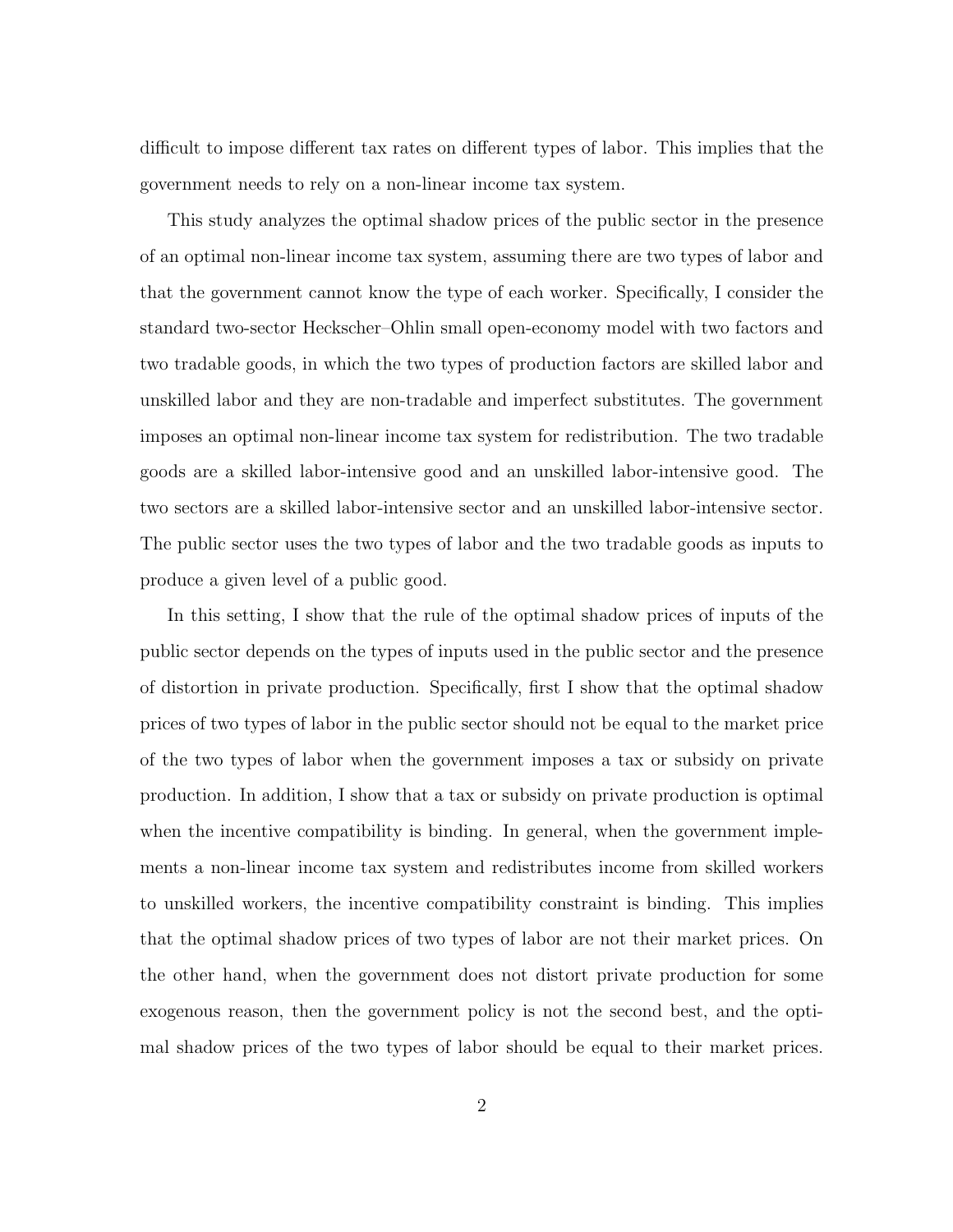The optimal shadow prices of the two tradable goods always should be equal to the international prices, regardless of the presence of distortion in private production.

My results imply that the Diamond–Mirrlees production efficiency theorem holds for tradable goods but not for labor. This sharp difference can be understood as follows. Using labor as an input of production affects the wage rates of the two types of labor through the general equilibrium effect. Changing the wage rates would affect the incentive compatibility constraint. In the presence of a non-linear income system, the incentive compatibility constraint binds in most cases. Changing the incentive compatibility constraint affects the welfare of the economy at the first-order level. Thus, when the government uses labor as inputs of the public sector, it needs to consider the direct cost as well as the effect on the incentive compatibility constraint. This implies that although the international prices of tradable goods represent the true opportunity cost of using those goods, the market price of the two types of labor does not represent the true economic cost of those two types of labor in the presence of a non-linear income tax system. Thus, to choose the optimal level of inputs of public goods, the government needs to consider those differences.

The remainder of the paper is organized as follows. In Section 2, I discuss the related literature. In Section 2, I review the previous literature on the shadow prices of the public sector. In Section 3, I set up the model and analyze the optimal shadow prices. In Section 4, I provide a brief conclusion.

# 2 Related Literature

Diamond and Mirrlees (1971), the seminal study in the literature, show that even in the presence of distorting tax, it is optimal to keep aggregate production efficient. This is a very important result in the public finance literature because it simplifies the rule of taxes and the shadow prices. It simply states that the optimal shadow prices are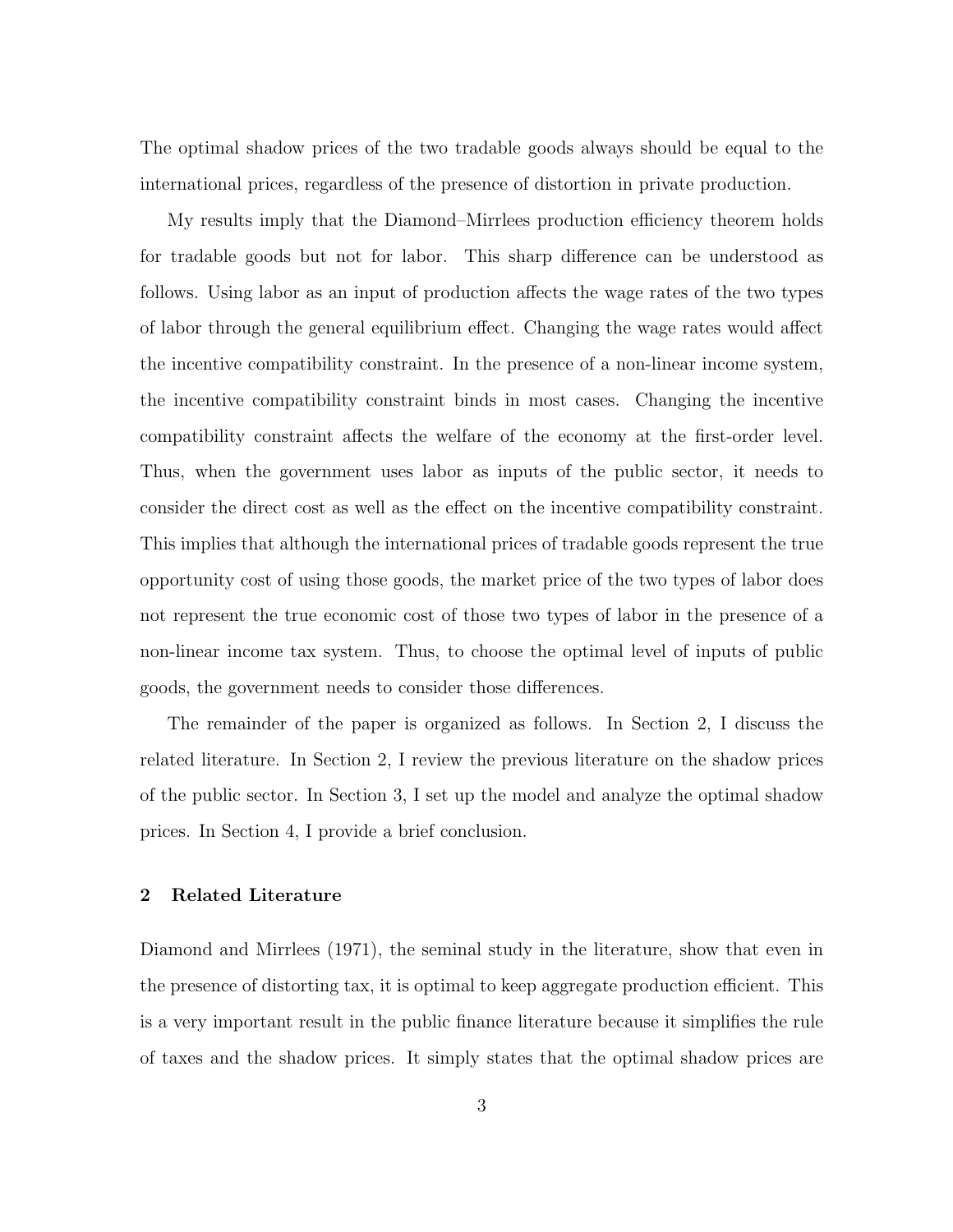the producer prices. Many studies investigate this issue and consider the conditions when this theorem does not apply or investigate when the underlying assumptions are not satisfied (Dasgupta and Stiglitz, 1972; Boadway, 1975; Christiansen, 1981; Drèze and Stern, 1990).

Regarding the optimal non-linear income tax, Mirrlees (1971) is the seminal study in the literature, while the model of Stiglitz (1982) makes the analysis of a non-linear income tax very operational. Several studies analyze the production efficiency in the presence of the non-linear income tax system, assuming that skilled labor and unskilled labor are imperfect substitutes (Naito, 1999; Blackorby and Brett, 2004; Gaube, 2005). Naito (1996), Guesnerie (2001), and Spector (2001), extend (Stiglitz, 1982) to a small open economy and analyze the issue of trade policy in the presence of a non-linear income tax, but they do not analyze the optimal shadow prices in an open economy.<sup>1</sup>

Closely related literature involves analysis of the marginal cost of public funds. Liu (2004, 2011) analyze the relationship between shadow prices and the marginal cost of public funds in detail.

# 3 Analysis

# 3.1 Setup of the Model

#### Consumers

The basic model is an extension of the model developed by Stiglitz (1982) to a small open economy. This extension has been used by several authors (Naito (1996); Guesnerie (2001); Spector (2001)). In this economy, there are two types of labor, two tradable goods, and two private sectors. The two type of labor are skilled labor and unskilled labor. The two goods are a skilled labor-intensive good and an unskilled labor-

<sup>1</sup>? analyze the issue of optimal regulation and trade in a similar model.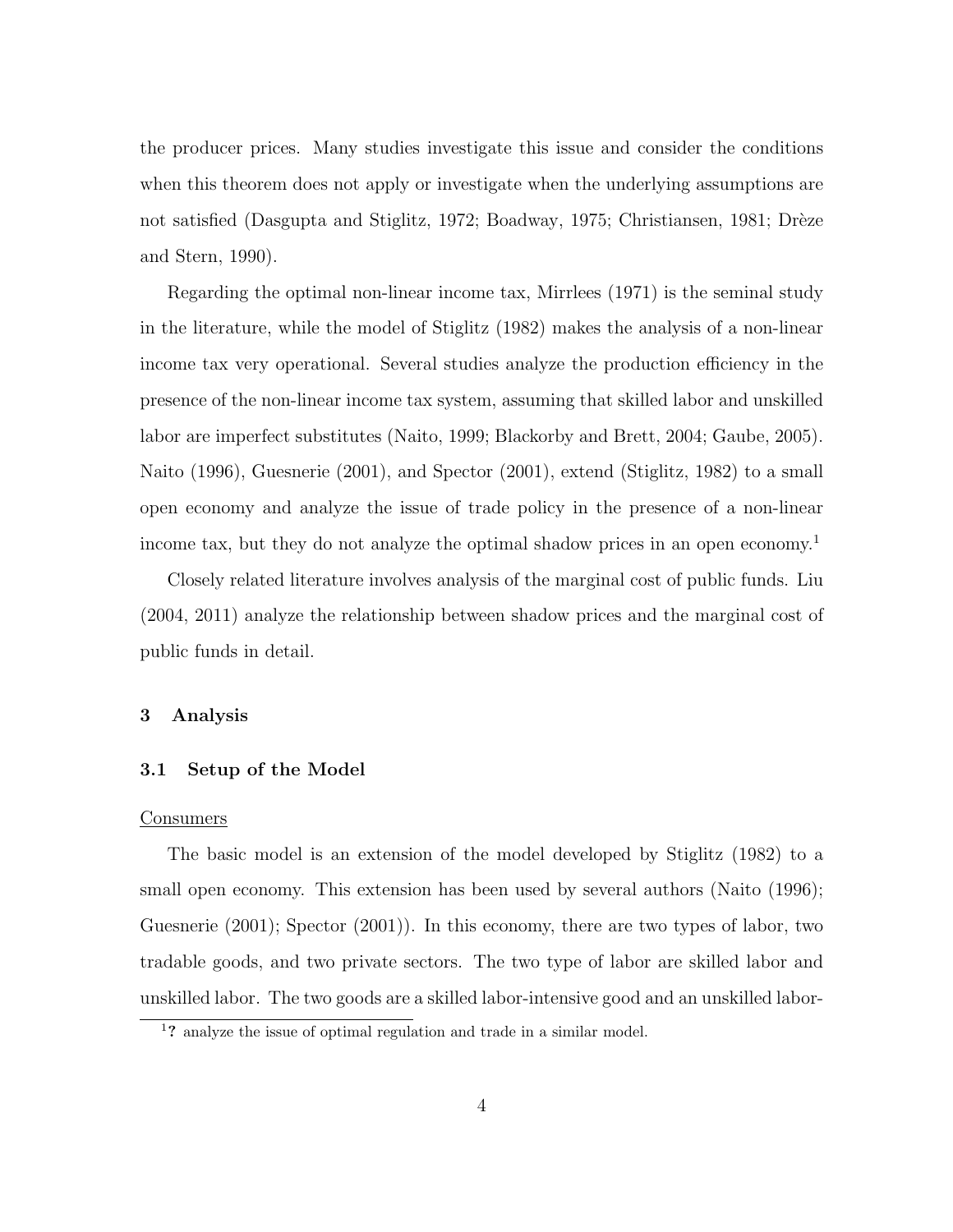intensive good. The two sectors are a skilled labor-intensive sector and an unskilled labor-intensive sector. The public sector uses the two types of labor and the two tradable goods to produce public goods. I assume that the amount of public goods that needs to be produced is given. The international price of good 1 is one and the international price of good 2 is  $p^*$ . It is well known that a tariff is equivalent to a production subsidy and a commodity tax. Thus, we assume that, without loss of generality, the government imposes a commodity tax and production subsidy (tax) on good 2. Let q be the consumer price of good 2 and p be the producer price of good 2. Then, we obtain

$$
q = p^* + t \quad \text{and} \quad p = p^* + \sigma \tag{1}
$$

Skilled workers, denoted by subscript s, supply skilled labor and unskilled workers, denoted by subscript  $u$ , supply unskilled labor. For simplicity, we assume that the populations of skilled workers and unskilled workers equal  $N_s$  and  $N_u$ , respectively. We assume that skilled workers and unskilled worker has the same preference. In addition, we assume that the utility function of type i worker  $(i=s,u)$  is denoted as  $u(c_{1i}, c_{2i}, l_i)$  and is a strictly quasi-concave function with respect to  $(c_{1i}, c_{2i}, l_i)$  where  $l_i$ is the labor supply of a worker of type i, and  $(c_{i1}, c_{i2})$  represents consumption of goods 1 and 2 by a worker of type i. We assume that good 1, good 2, and leisure are normal goods.<sup>2</sup> Next, I define the conditional indirect utility function of a type i worker as follows:

<sup>&</sup>lt;sup>2</sup>The normality assumption on goods and leisure is sufficient condition for the so-called "singlecrossing property "and plays an important role in determining the equilibrium. For a "single-crossing property ", refer to footnote 6.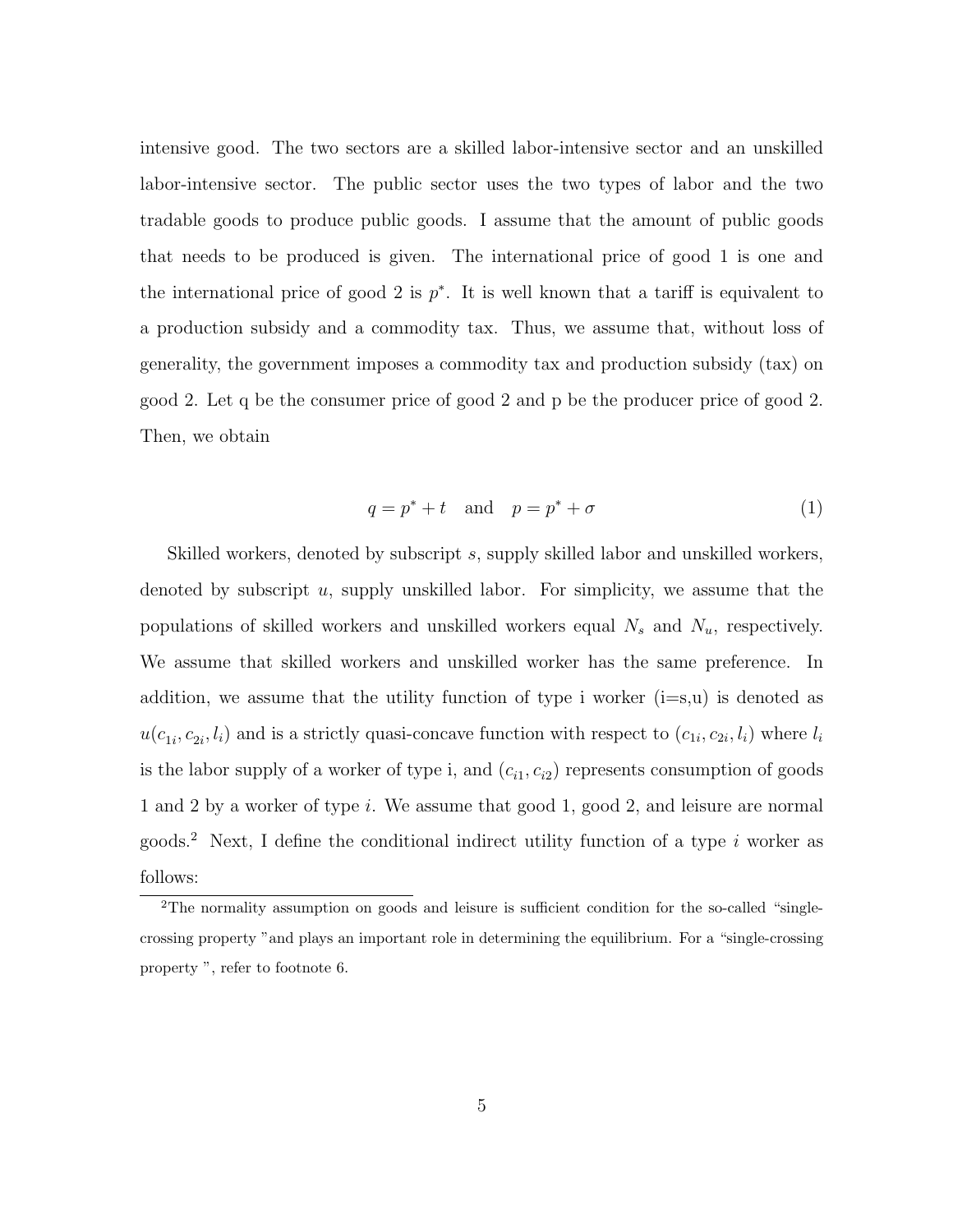$$
V^{i}(q, x_{i}; l_{i}) \equiv \max_{\{c_{1i}, c_{2i}\}} u(c_{1i}, c_{2i}; l_{i})
$$
\n
$$
\text{st. } c_{1i} + qc_{2i} = x_{i}, \qquad l_{i} \text{ is given}
$$
\n
$$
(2)
$$

Let  $D_i(q, x, l)$  be the conditional demand for good 2 a type i worker. Then, from Roy's identity, we obtain

$$
\frac{\partial V^i}{\partial q} = -\frac{\partial V^i}{\partial x} D_i(p, x; l) \tag{3}
$$

# **Producers**

There are two industries  $F^1$  and  $F^2$  in the private sectors of this economy. The production function of each industry is concave and exhibits constant returns to scale. We assume that each industry uses skilled labor and unskilled labor, and that each sector produces output  $y_1$  and  $y_2$ . Thus,

$$
y_1 = F^1(L_s^1, L_u^1) , \qquad y_2 = F^2(L_s^2, L_u^2), \qquad (4)
$$

where  $L_i^k$  is type i labor used in sector  $k$  ( $k = 1, 2$ ). Let  $w_s$  and  $w_u$  be wages for skilled workers and unskilled workers, respectively. Each industry maximizes its profit given the price of goods and wages. We assume that industry 2 is always unskilled labor intensive for any pair of  $\{w_s, w_u\}$ . Let  $c_k(w_s, w_u)$  be a cost function to produce one unit of good k  $\{k = 1, 2\}$ . Since the economy is closed, we assume that both goods are produced in equilibrium without loss of generality. Then, perfect competition and constant returns to scale imply

$$
c_1(w_s, w_u) = 1 , \t c_2(w_s, w_u) = p \t (5)
$$

By using Shephard's lemma, the factor demands are

$$
L_s^k = y_k \frac{\partial c_k(w_s, w_u)}{\partial w_s} , \qquad L_u^k = y_k \frac{\partial c_k(w_s, w_u)}{\partial w_u} \qquad (k = 1, 2) . \qquad (6)
$$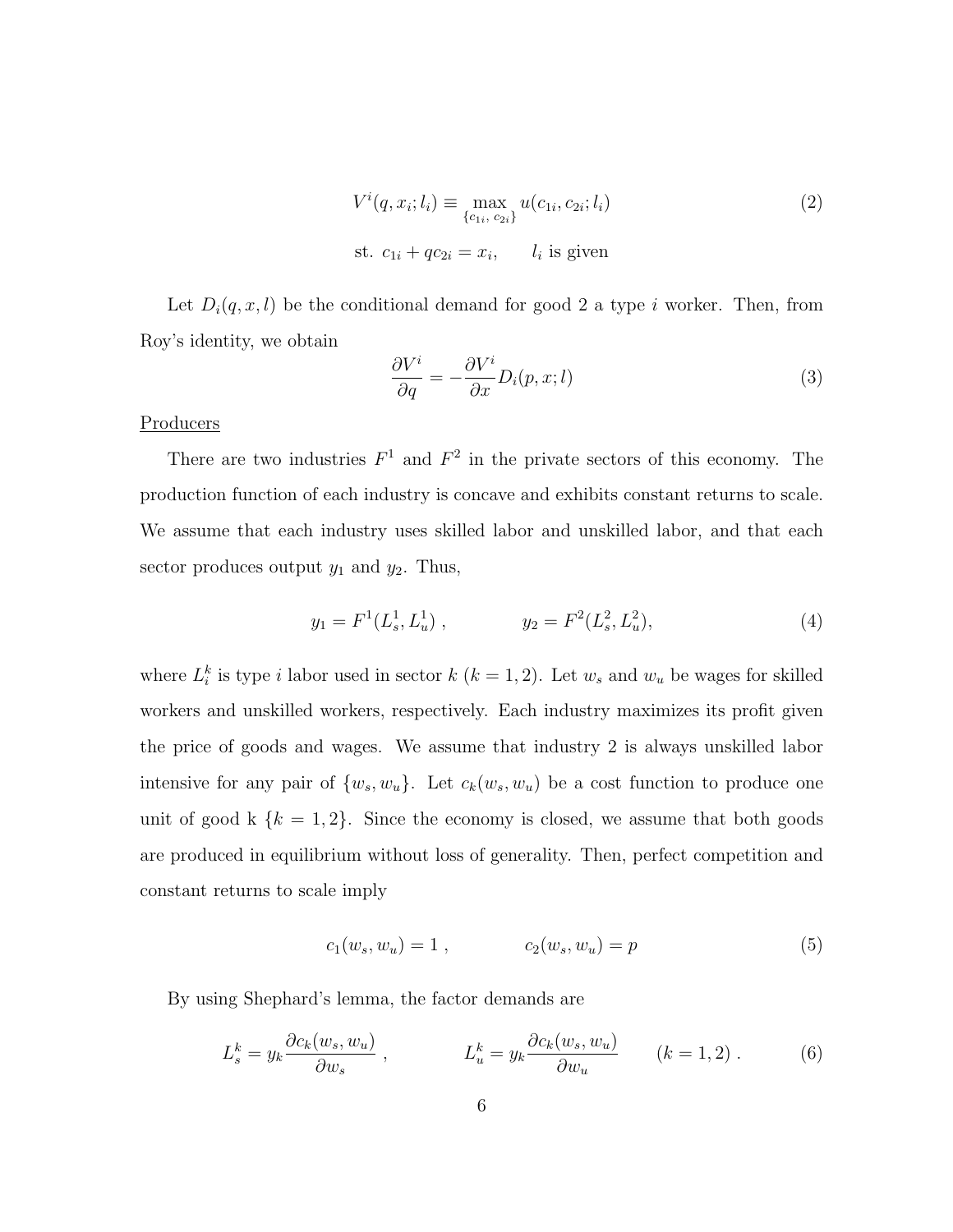As for labor markets, labor is perfectly mobile among the two private sectors and one public sector. Let the amount of skilled and unskilled labor used in the public good production be  $L_s^g$  and  $L_u^g$ , respectively. The labor market equilibrium conditions are

$$
N_s l_s = L_s^1 + L_s^1 + L_s^g, \qquad N_u l_u = L_u^1 + L_u^2 + L_u^g \tag{7}
$$

For a given price p, equation (5) determines  $w_s$  and  $w_u$  uniquely. Thus,  $w_s$ ,  $w_u$  and the ratio  $w_u/w_s \equiv \Omega$  can be written as a function of p:

$$
w_s = w_s(p) , \quad w_u = w_u(p) , \quad \frac{w_u}{w_s} \equiv \Omega = \Omega(p) . \tag{8}
$$

Given the producer price  $p$ , wages are determined from equation (5). From the theorem of Stolper and Samuelson (1941), the effect of the change of price on wages is<sup>3</sup>

$$
w'_u(p) > 0, \quad w'_s(p) < 0, \quad \Omega'(p) > 0.
$$
 (9)

Non-linear Income Tax and Incentive Compatibility Constraints

The objective of the government is to achieve a Pareto-efficient allocation under the assumptions that the government cannot observe workers' types, but can observe each worker's total labor income. Therefore, in order to achieve a Pareto-efficient allocation, the government presents a menu of "tax contracts", so that individual workers self-select the contract that the government intended.<sup>4</sup> We define  $T(\cdot)$  as a tax

<sup>&</sup>lt;sup>3</sup>Intuitively, if the producer price of good 2 increases, then the output of good 2 will increase and the output of good 1 will decrease. Since sector 1 is unskilled labor intensive and sector 2 is skilled labor intensive, the wages of skilled labor must increase and the wages of unskilled labor must decrease to restore equilibrium in the labor market.

<sup>&</sup>lt;sup>4</sup>It might be contended that we do not observe this type of tax system at all. However, "the revelation principle" proves that any tax system or any mechanism can be replicated by an incentivecompatible direct mechanism. Since real resource allocation is completely replicated by the incentivecompatible direct mechanism, we lose no generality by assuming this type of tax system. For a more detailed explanation about "the revelation principle", refer to Myerson (1979).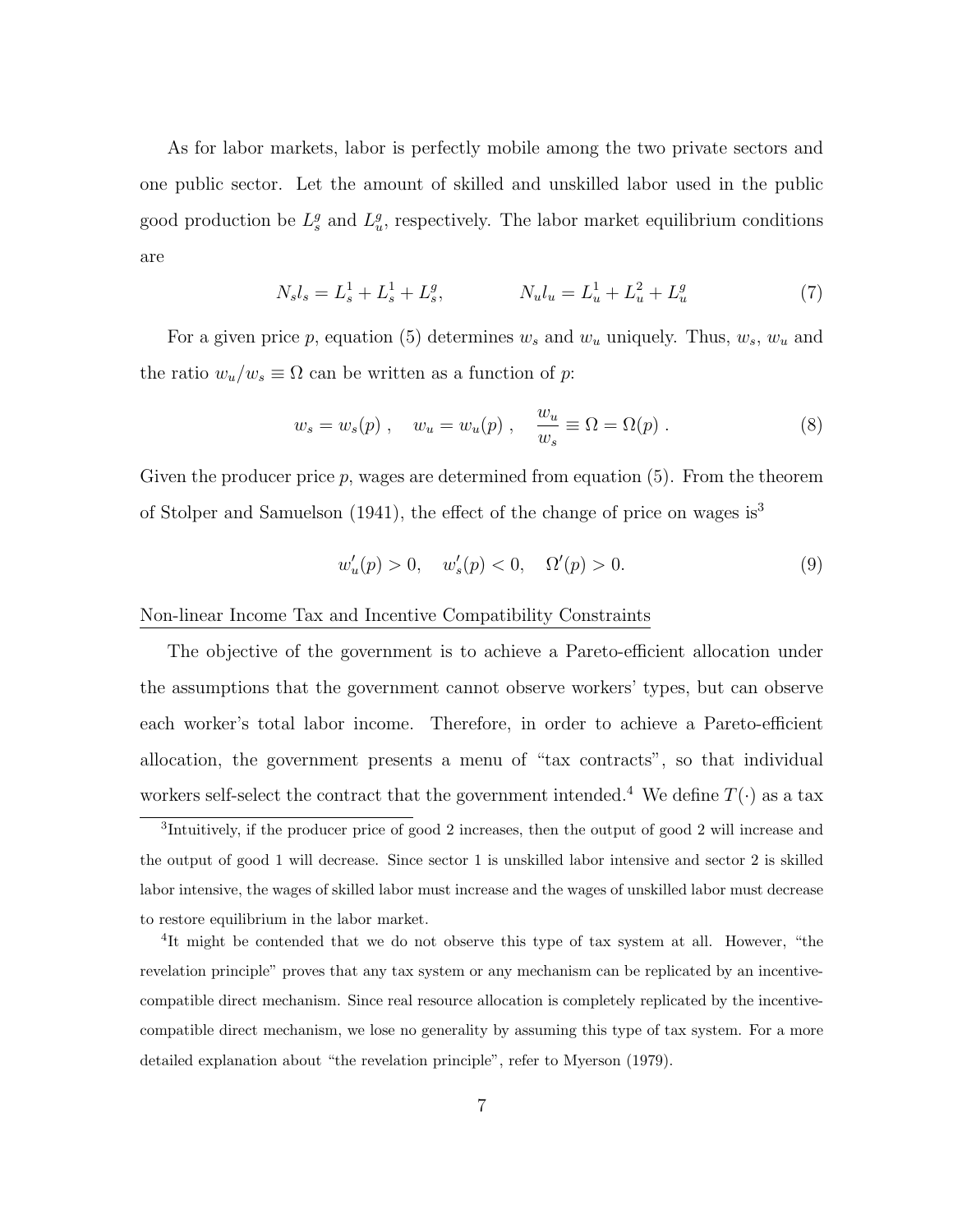or subsidy function of the government and  $T_i$  as the amount of a tax or subsidy when the government observes the total income  $R_i$ . Then,  $T_i$  is

$$
T_i \equiv T(R_i) \tag{10}
$$

From the definition of  $T_i$ , the net income  $x^i$  of a worker i when she earns  $R_i$  becomes

$$
x_i = R_i - T_i \tag{11}
$$

When a type *i* worker earns  $R_j$ , her labor supply is  $\frac{R_j}{w_i}$ . The "tax contract" must satisfy incentive-compatibility constraints. These constraints for workers  $are^5$ 

$$
V^s(q, x_s, \frac{R_s}{w_s}) \ge V^s(q, x_u, \frac{R_u}{w_s})
$$
\n
$$
(12)
$$

$$
V^{u}(q, x_{u}, \frac{R_{u}}{w_{u}}) \geq V^{u}(q, x_{s}, \frac{R_{s}}{w_{u}}).
$$
\n(13)

The first constraint means that a skilled worker has an incentive to work  $\frac{R_s}{w_s} = l_s$ , to report income  $R_s$ , and to receive a net income  $x_s$  instead of mimicking an unskilled worker, working  $\frac{R_u}{w_s} = \frac{w_u l_u}{w_s}$  $w_{w_s}^{v_u l_u}$ , reporting income  $R_u = w_u l_u$ , and receiving a net income  $x_u$ . The second constraint is similar for unskilled workers.<sup>6</sup> If the government provides an incentive-compatible menu  $\{(R_u, x_u), (R_s, x_s)\}\$ , then all workers choose the "tax" contract "that the government intended.

# Production Possibility Frontier

For the analysis in Section 3, it is useful to work on the production possibility frontier of the private sector conditional on a given total labor force in the private sector. Because technology is convex and factor intensity differs between the two

<sup>5</sup>We allow workers to pay negative tax. This means that the government pays a subsidy to workers.

<sup>&</sup>lt;sup>6</sup>Furthermore, if we draw indifference curves of  $V(q, x, \frac{R}{w_s})$  and  $V(q, x, \frac{R}{w_u})$  with respect to  $(x, R)$ , then the indifference curve of  $V(q, x, \frac{R}{w_s})$  crosses the indifference curve of  $V(q, x, \frac{R}{w_u})$  only once. In the literature of mechanism design, this is called a "single-crossing property ".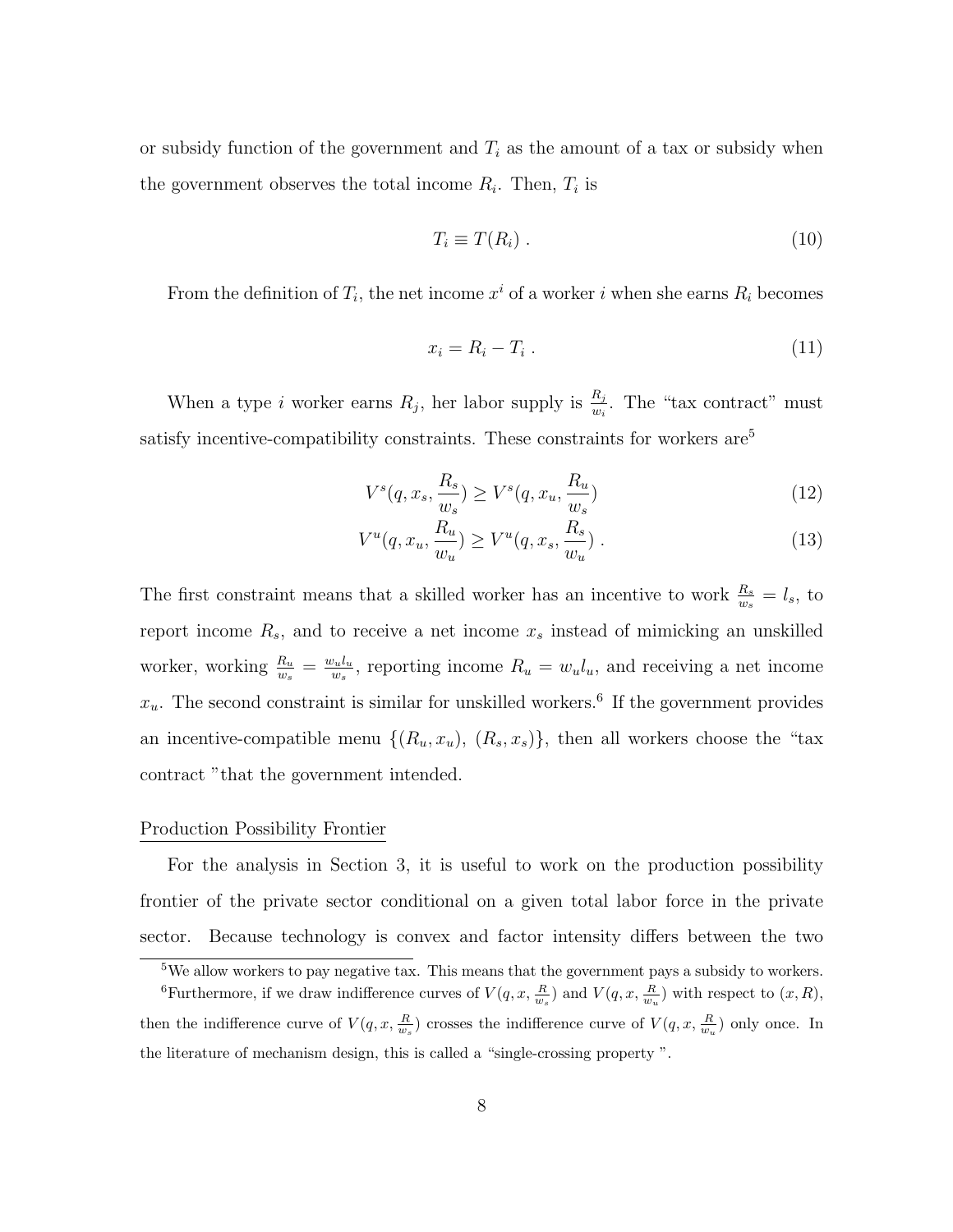sectors, the production possibility set is a strictly convex set. Thus, once the price ratio between good 1 and good 2 and the total labor force in the private sector are given, the amount of goods 1 and 2 produced is determined uniquely. Let  $L_s^{pri}$  and  $L_u^{pri}$ be the total skilled and unskilled labor used in the private sector. We write the output function of good 2 as

$$
y_2 = Y_2(p; L_s^{pri}, L_u^{pri})
$$
  
where  $L_s^{pri} = L_s^1 + L_s^2$  and  $L_u^{pri} = L_u^1 + L_u^2$  (14)

Since the production possibility set is strictly convex,

$$
\frac{\partial Y_2(p; L_s^{pri}, L_u^{pri})}{\partial p} > 0
$$
\nif  $Y_2 > 0$ .

\n(15)

From the Rybczynski theorem, if the skilled (unskilled) labor force in the private sector increases, then the production of the skilled labor-intensive (unskilled laborintensive) good will increase, and the production of the unskilled labor-intensive (skilled laborintensive) good will decrease, given producer price  $p$ . Since sector 2 is unskilled labor intensive, we obtain

$$
\frac{\partial Y_2(p; L_s^{pri}, L_u^{pri})}{\partial L_s^{pri}} < 0, \qquad \frac{\partial Y_2(p; L_s^{pri}, L_u^{pri})}{\partial \bar{L}^u} > 0 \tag{16}
$$

Note that from the Rybczynski theorem, we obtain

$$
\frac{\partial Y_2(p; L_s^{pri}, L_u^{pri})}{\partial L_s^{pri}} < 0, \qquad \frac{\partial Y_2(p; L_s^{pri}, L_u^{pri})}{\partial L_u^{pri}} > 0 \tag{17}
$$

Observe that  $\partial Y_2/\partial L_s^g = (\partial Y_2/\partial L_u^{pri})(\partial L_s^{pri}/\partial L_s^g)$  and  $\partial L_s^{pri}/\partial L_s^g = -1$ . Thus, we obtain  $\partial Y_2/\partial L_s^g > 0$ . Similarly,  $\partial Y/\partial L_u^g < 0$ .

# Public Production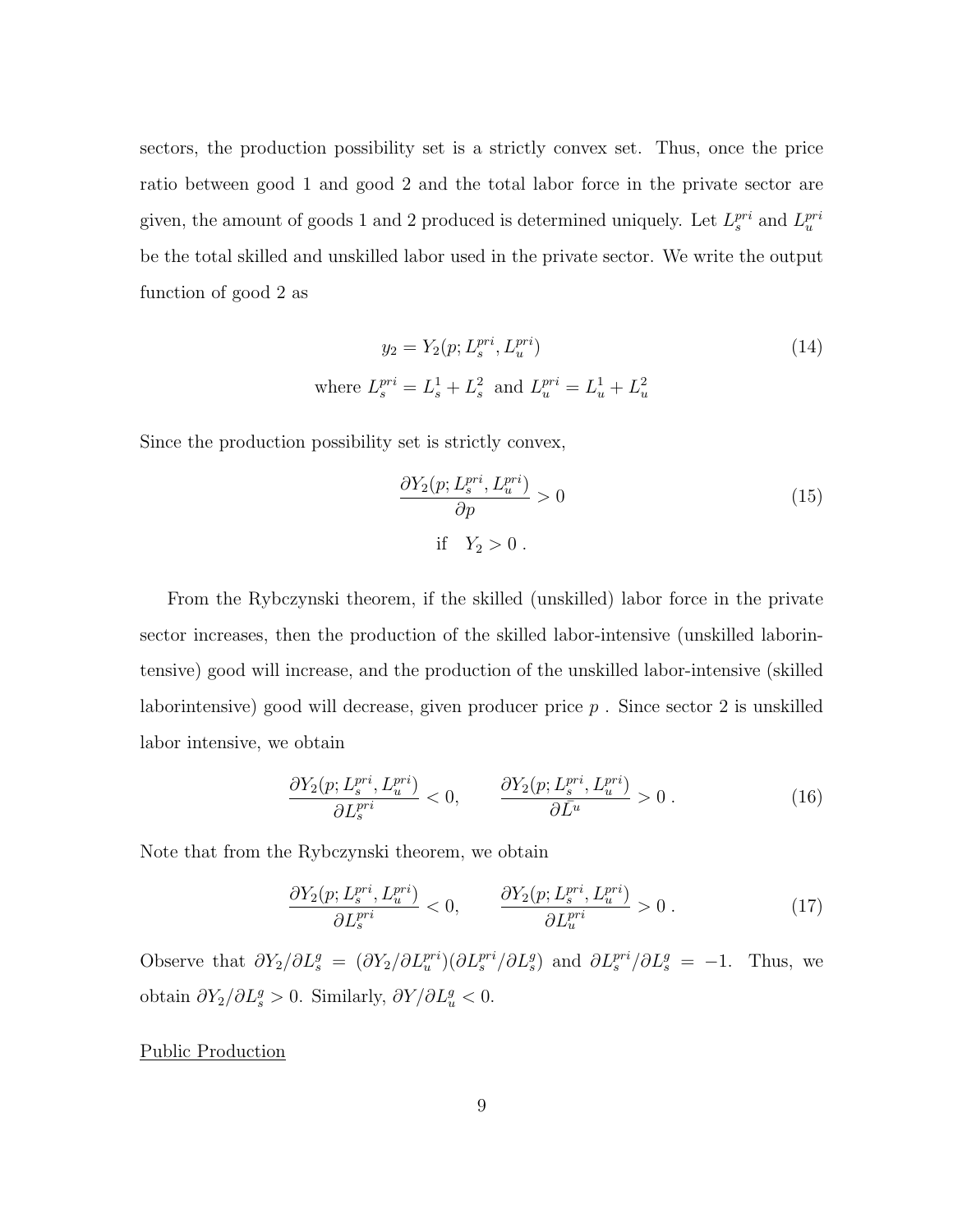In order to examine the issue of production efficiency of public production, I assume that there is a public sector (public enterprise) in this economy that produces some given amount of public good using two types of labor and two tradable goods. Let  $g_1$ and  $g_2$  be the amount of tradable goods used in the public sector. Let  $G(L_s^g, L_u^g, g_1, g_2)$ be the production function of the public sector. I assume that the isoquant curve of the production function is strictly convex to the origin, so that the cost-minimizing choice of inputs is determined uniquely. The government commands the manager of the public sector to produce some given amount of public good  $\overline{G}$  by using the shadow prices  $z_1, z_2, z_s$  and  $z_u$ <sup>7</sup>. The necessary money to produce public good is transferred from the government.<sup>8</sup> The public sector minimizes its cost based on its shadow prices:

$$
\min z_s L_s^g + z_u L_u^g + z_1 g_1 + z g_2
$$
\n
$$
\text{s.t. } G(L_s^g, L_u^g, g_1, g_2) \ge \overline{G}
$$
\n
$$
\text{where } \overline{G} \text{ is given}
$$
\n
$$
(18)
$$

#### Government Budget Constraint

The government budget constraint is:

$$
N_s T_s + N_u T_u + t(N_s D(q, x_s) + N_u D(q, x_u)) - \sigma Y_2 \ge w_s L_s^g + w_u L_u^g + g_1 + p^* g_2 \quad (19)
$$

<sup>7</sup>In this study, without loss of generality, I assume that the level of public good is exogenous and fixed, since our interest is the choice of the shadow prices for a given level of public good that needs to be produced. It is always possible to consider the decision of the optimal choice of inputs in the public sector in two steps. First, the government chooses the optimal level of public good. Second, the government considers the optimal choice of inputs given that a certain level of public good needs to be produced. Thus, the current analysis focuses on the second step.

8 I assume there is no asymmetric information between the public sector and the government to focus on the issue of production efficiency. It is standard to adopt this assumption when the issue is production efficiency of public production.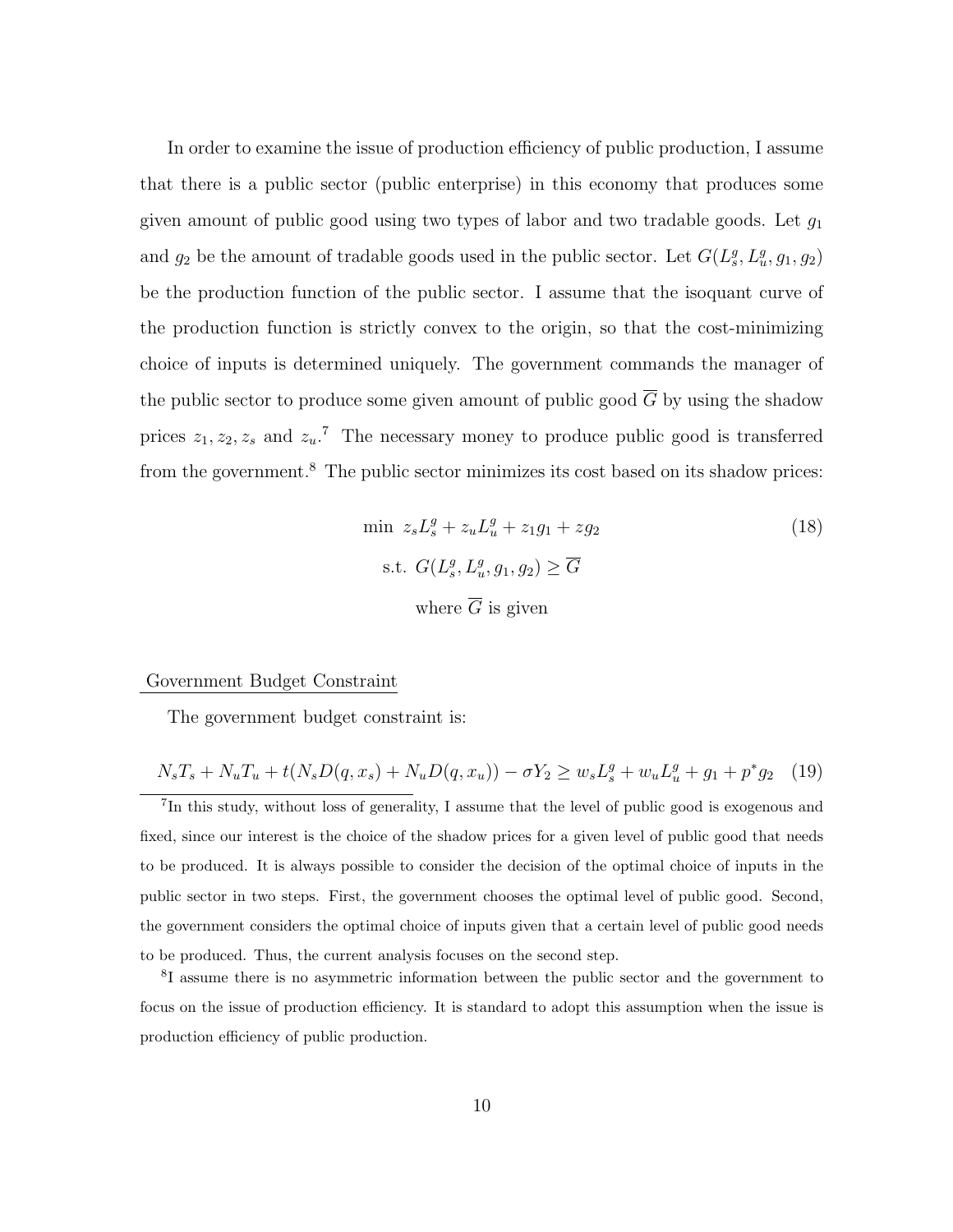The first two terms are the revenue or subsidies by a progressive income tax system, and the third term is the tax revenue from a commodity tax.  $w_s L_{ps} + w_u L_{pu}$  is the cost of producing the public good. Although the government mandates the manager of the public sector to use  $(z_1, z_2, z_s, z_u)$  for choosing the optimal inputs of public production, the government needs to pay the market prices to purchase those goods and labor. Note that  $T_s = w_s l_s - x_s$ ;  $T_u = w_u l_u - x_u$ ;  $x_s = c_{1s} + (p^* + \tau)c_{2s}$ ;  $x_u = c_{1u} + (p^* + \tau)c_{2u}$ . Thus, we rewrite the budget constraint in the following way:

$$
w_s(N_s l_s - L_s^g) + w_u(N_u l_u - L_s^g) + \tau(N_s c_2^s + N_u c_2^u) - \sigma Y_2 \ge N_s x_s + N_u x_u + g_1 + p^* g_2 \tag{20}
$$

Equation (20) means that the value of production evaluated at the international price should be equal to the value of the consumption evaluated at the international price.

# Optimal non-linear income tax system

The Pareto-efficient non-linear income tax system for a given level of a distortion parameter can be obtained by solving the following programming problem:

$$
\max_{\{l^s, l^u, x_s, x_u, t, L^g_s, L^g_u, g_1, g_2\}} V^s(q, x_s, l^s)
$$

subject to:

$$
V^u(q, x_u), l^u) \ge \overline{U}^u,
$$
\n(MUC)

$$
V^s(q, x_s, l^s) \ge V^s(q, x_u, \Omega(p)l^u) , \qquad (ICS)
$$

$$
V^{u}(q, x_{u}, l^{u}) \geq V^{u}(q, x_{s}, \frac{l^{s}}{\Omega(p)})
$$
\n(ICU)

 $w_s(N_s l_s - L_s^g) + w_u(N_u l_u - L_u^g) + t(N_s c_2^s + N_u c_2^u) - \sigma Y_2 \ge N_s x_s + N_u x_u + g_1 + p^* g_2$ (BC)

$$
G(L_s^g, L_u^g, g_1, g_2) \ge \overline{G} \tag{PUB}
$$

where 
$$
q = p^* + \tau
$$
 and  $p = p^* + \sigma$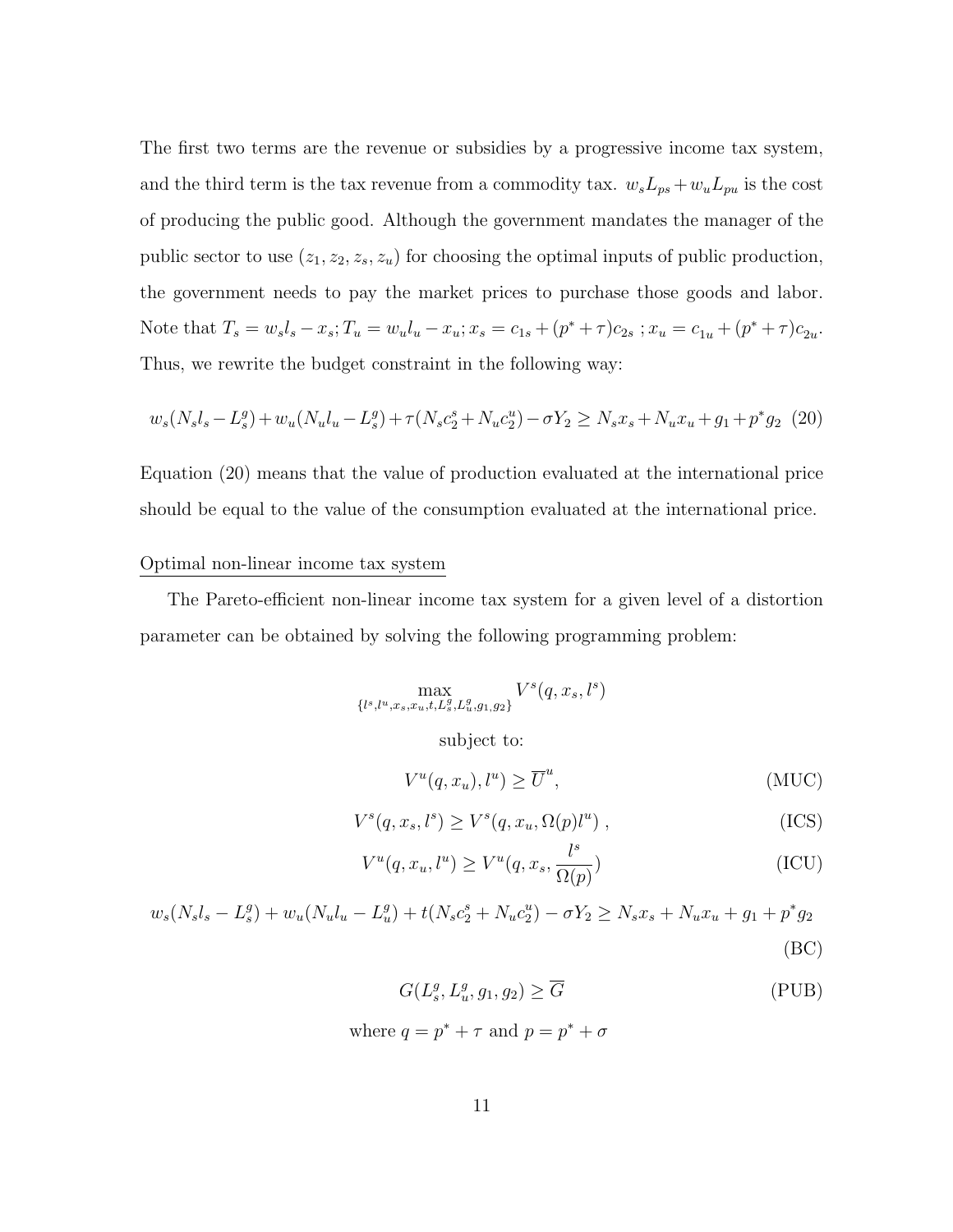where MUC is the utility constraint for unskilled workers. The Pareto-efficient allocation can be obtained by maximizing the utility of one type of worker subject to the constraint that the utility of the other type of worker is above some level  $\overline{U}^u$ .<sup>9</sup> ICS is the incentive compatibility constraint for skilled workers and ICU is the incentive compatibility constraint for unskilled workers. BC is the government budget constraint. The government chooses  $l_s$ ,  $l_u$ ,  $x_s$ , and  $x_u$ , so that the Pareto-efficient allocation is achieved subject to MUC, ICS, ICU, BC, and PUB. Let  $\mu_m, \mu_s, \mu_u, \lambda$  and  $\gamma$ . Let  $\mathcal{L}$  be the Lagrangian function. The first-order conditions of  $l_s$ ,  $l_u$ ,  $x_s$ , and  $x_u$  are written in the appendix. In the next subsection, I analyze the first-order conditions of  $L_s^s$  and  $L_u^s$ . To analyze this case, I consider two cases in which the first case is  $\sigma = 0$  and other is  $\sigma \neq 0.$ 

# 3.2 Optimal relative shadow price of two types of labor in public production

The first-order conditions of  $L_s^g$  and  $L_u^g$  become as follows:

$$
-\lambda w^s - \lambda \sigma \frac{\partial Y_2}{\partial L_s^g} + \gamma G_{L_s^g} = 0 \tag{21}
$$

$$
-\lambda w^s - \lambda \sigma \frac{\partial Y_2}{\partial L_s^g} + \gamma G_{L_s^g} = 0
$$
\n(22)

respectively. This implies that

$$
\frac{G_{L_s^g}}{G_{L_u^g}} = \frac{w^s + \sigma \frac{\partial Y_2}{\partial L_s^g}}{w^u + \sigma \frac{\partial Y_2}{\partial L_u^g}}
$$
(23)

Note that the left-hand side is the MRT of the public sector and is equal to the relative shadow price of the two types of labor,  $w_s/w_u$ . The right-hand side is equal to  $w_s/w_u$  when  $\sigma = 0$ . When  $\sigma > 0$ , the relative shadow wage of the public sector

<sup>&</sup>lt;sup>9</sup>Since controlling R is equivalent to controlling L, we use x and L as control variables.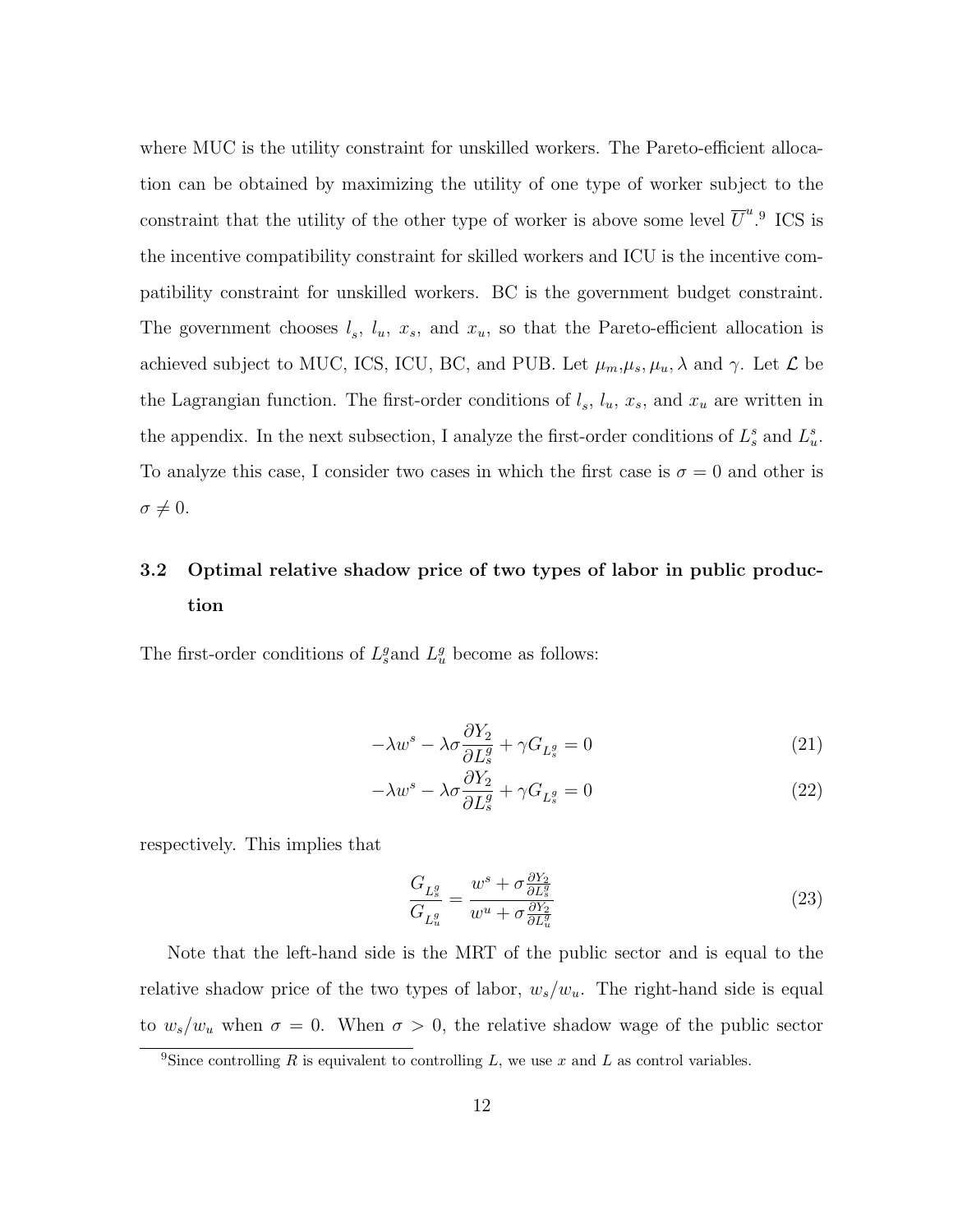$z_s/z_u$  is higher than  $w_s/w_u$ . This means that the public sector should hire less skilled workers and more unskilled workers than the efficient production case in which the relative shadow wage,  $z_s/z_u$ , equals  $w_s/w_u$ . When  $\sigma < 0$ , the public sector should hire more skilled workers and less unskilled workers than the efficient production case.

The above results show that when  $\sigma \neq 0$ , the production efficiency of the two types of labor fails, while when  $\sigma = 0$ , the production efficiency of the two types of labor holds.

# Optimal distortion in private production

In the previous two subsections, I show that if the government were to give a subsidy to sector 2, that is,  $\sigma > 0$ , the government should hire more unskilled workers and less skilled worker in the public sector than for the case of efficient production, and vice versa if  $\sigma < 0$ . Now, I show that the incentive-compatibility constraint of skilled workers is binding in the presence of a non-linear income tax system, a subsidy on the unskilled labor-intensive sector is optimal, that is,  $\sigma > 0$ . To observe why, consider a simple case where unskilled workers attempt to mimic skilled workers. This implies that the incentive-compatibility constraint of unskilled workers is binding. The first-order condition implies that

$$
-\mu_s V_3^{su} \Omega' l^u + \lambda \{ w_s' L_s^{pri} + w_u' L_u^{pri} - y_2 - \sigma \frac{\partial Y_2}{\partial p} \} = 0
$$
\n(24)

where  $V_3^{su}$  is defined as

$$
V_3^{su} \equiv \frac{\partial V^s(q,x_u,w_u l_u/w_s)}{\partial (w_u l_u/w_s)}
$$

Now, to calculate the values inside the bracket, we need to calculate  $w_s' L_s^{pri} + w_u' L_u^{pri}$ . In Appendix I, I show that  $w_s' L_s^{pri} + w_u' L_u^{pri} = y_2$ . Thus, the first-order condition becomes

$$
-\mu_s V_3^{su} \Omega' l^u - \lambda \sigma \frac{\partial Y_2}{\partial p} = 0
$$
\n(25)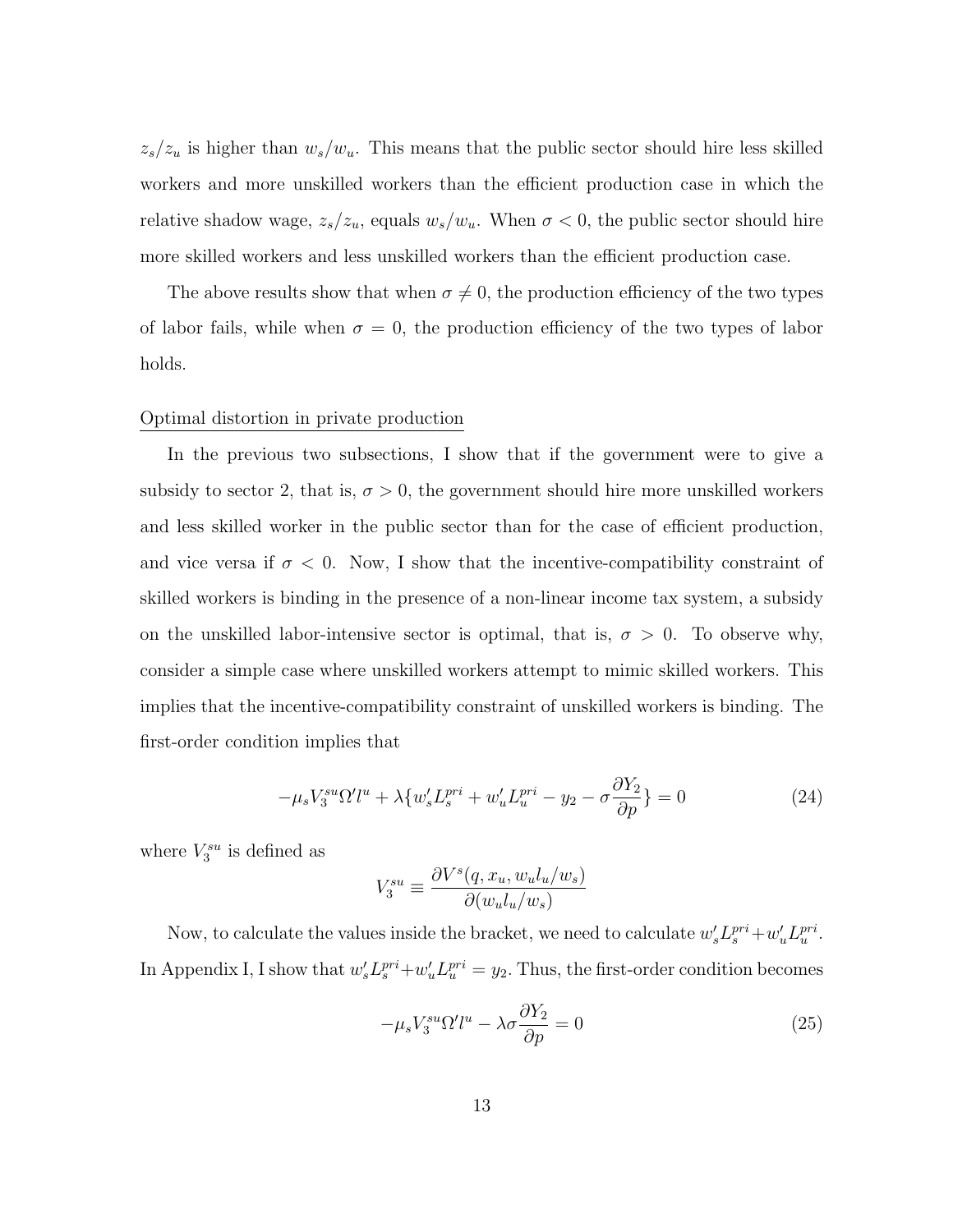Note that  $V_3^{su} < 0$  due to the disutility of work.  $\mu_s > 0$  when the incentive-compatibility constraint of skilled workers is binding. In addition, from the Stolper–Samuelson effect,  $\Omega' > 0$ . From the shape of the production possibility frontier,  $\partial Y_2/\partial P > 0$ . This implies that  $\sigma > 0$ .

The intuition of  $\sigma > 0$  is clear. Starting from zero production distortion  $(\sigma = 0)$ , increasing  $\sigma$  will increase the wage of unskilled labor and decrease the wage of skilled labor. This has a first-order welfare effect when the incentive-compatibility constraint is binding. On the other hand, starting from zero distortion, a change of  $\sigma$  has a second-order effect on income. Thus, it is better to introduce a distortion.

The result  $\sigma > 0$  implies that the optimal shadow prices of two types of labor for the public sector are no longer the market wage rate in the private sector and the relative shadow wage of unskilled labor is lower than the relative market unskilled wage. Thus, the public sector should hire more unskilled labor than in the efficient production case.

# Shadow prices of two tradable goods for the public sector

In the previous subsection, I have examined the optimal shadow price of two types of labor in the public sector. Now, I examine the shadow price of two tradable goods.

Note that in the optimization problem,  $g_1$  and  $g_2$  enter only the government budget constraint and this does not affect any relative price. Thus, the first-order conditions for  $g_1$  and  $g_2$  are

$$
-\lambda + \gamma G_{g_1} = 0 \tag{26}
$$

$$
-\lambda p^* + \gamma G_{g_2} = 0 \tag{27}
$$

Thus, for a pair of two output goods,  $\frac{G_{g_2}}{G_{g_1}} = p^*$ . Therefore, the relative shadow prices of two goods are the relative international prices. In contrast to the case of the two types of labor, this condition does not depend on whether there is production distortion in private production.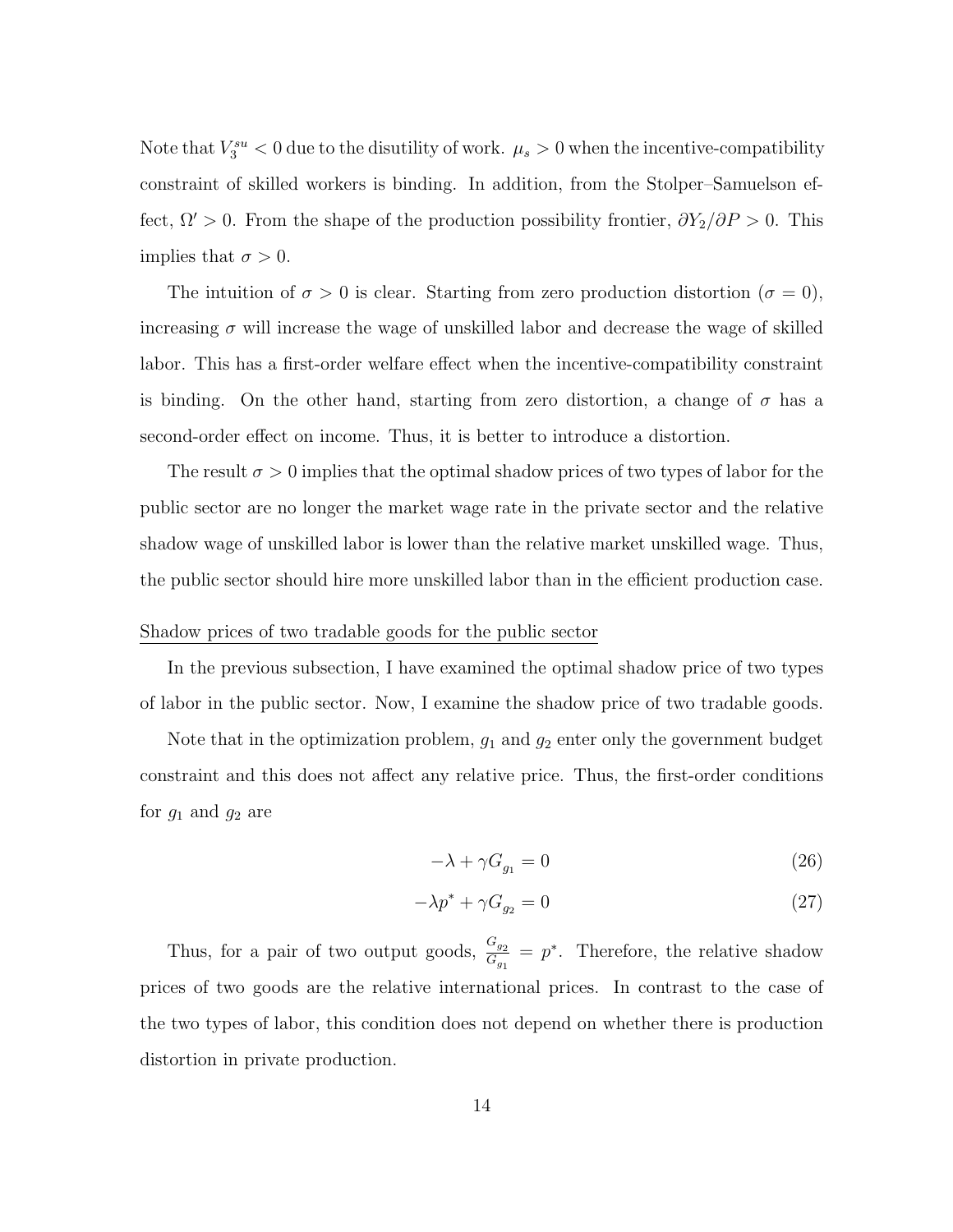# Proposition

When the incentive compatibility of an optimal non-linear income tax system is binding, it is optimal to have a distortion in the private production and to subsidize the unskilled labor-intensive sector. In such a case, the relative shadow price of skilled labor to unskilled labor for the public sector should be higher than the pre-tax relative wage of skilled labor to unskilled labor in the private sector. As a result, production efficiency breaks down and the public sector should hire relatively more unskilled labor compared with the efficient production case. On the other hand, if the government is forced to use the non-second best policy and, as a result, there is no distortion in private production, the relative shadow price of two types of labor should be equal to the relative factor prices in the private sector and production efficiency holds. The shadow prices of the two output goods should always be equal to the international prices, regardless of the distortion in private production.

At this point, readers might wonder why the production efficiency result of Diamond and Mirrlees (1971) does not hold for the factor of production. When the MRT of the public and private sectors initially is not equal, it is possible to increase the production of the public good or one of the private goods without decreasing the production of other goods by equating the MRT of the two sectors. A natural question is why such a change of production is not optimal. The answer to such a question lies in the factor price equalization theorem in international trade theory. The essence of the factor price equalization theorem is that there is a one-to-one relationship between factor prices and producer prices. To relax the incentive-compatibility constraint, it is necessary to introduce the production distortion in the private sector and to change the factor prices. However, when the MRT of the public and private sectors are equated, one factor moves from the public sector to the private sector and the other factor moves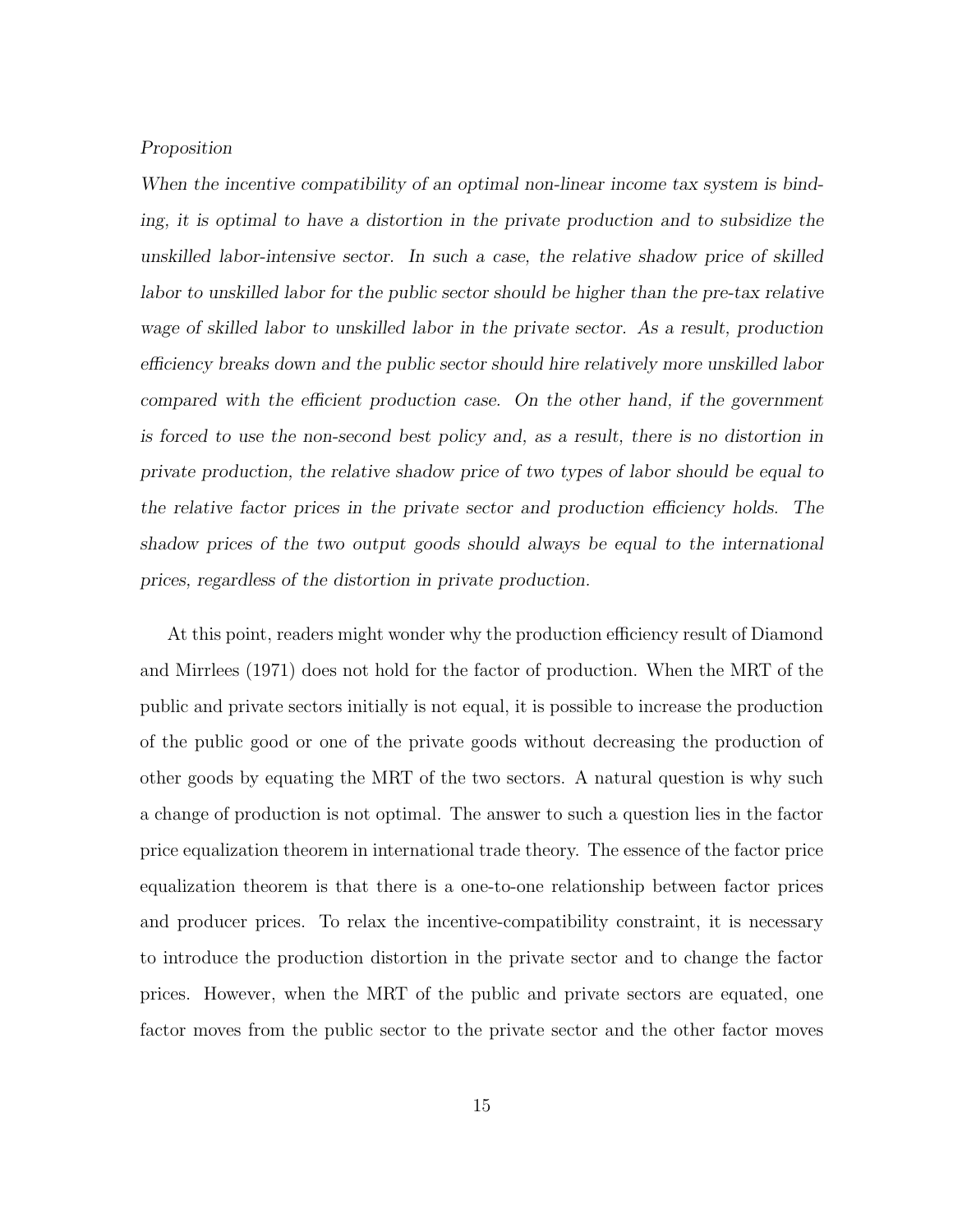from the private sector to the public sector. This implies that private production will change due to the change of factor allocation between public and private sectors. When production is already distorted owing to distortion, such a reallocation of the factors of production between the public and private sectors causes the first-order income loss. Therefore, it is not optimal to set the MRT of the public sector equal to that of the private sector.

There is an important message in the abovementioned proposition for setting the shadow price for public production. For tradable goods, the shadow prices should always equal international prices, regardless of the presence of other distortion. However, for such factors as labor, the shadow prices critically depend on the presence of other distortions, which is inevitable when the incentive compatibility constraint is binding.

# 4 Conclusion and Summary

In this study, I have analyzed the optimal shadow prices of the public sector in a small open economy in the presence of an optimal non-linear income tax system. I have shown that the optimal shadow prices of the public sector depend on the types of inputs used in the public sector and the presence of the distortion in the private sector, which is inevitable in the presence of an optimal non-linear income tax system. The results suggest that for setting the optimal shadow prices, we need to be careful about the effect on other distortions and the feedback mechanism from the public sector to the private sector. In this model, I assumed that non-tradable goods are labor. An interesting case would be the analysis of the optimal shadow prices in the presence of non-tradable goods (not factors), in which the public sector uses non-tradable goods as inputs. This is left for future research.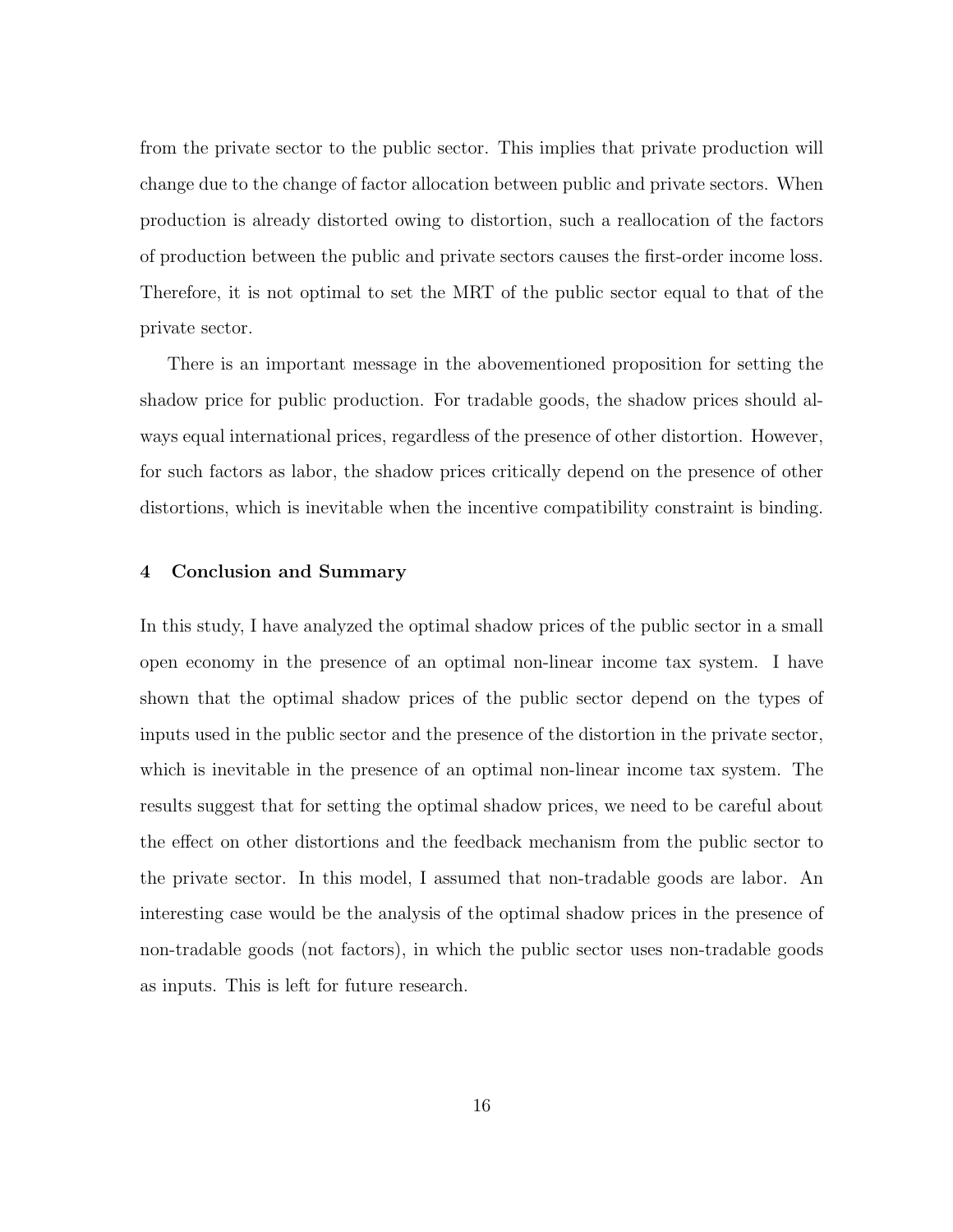# References

- Blackorby, C. and Brett, C. (2004). Production efficiency and the direct-indirect tax mix. Journal of Public Economic Theory, 6(1):165–180.
- Boadway, R. W. (1975). Cost-benefit rules in general equilibrium. The Review of Economic Studies, 42(3):361–374.
- Christiansen, V. (1981). Evaluation of public projects under optimal taxation. The Review of Economic Studies, 48(3):447–457.
- Dasgupta, P. and Stiglitz, J. (1972). On optimal taxation and public production. The Review of Economic Studies, 39(1):87–103.
- Diamond, P. A. and Mirrlees, J. A. (1971). Optimal taxation and public production i: Production efficiency. The American Economic Review, 61(1):8–27.
- Drèze, J. and Stern, N. (1990). Policy reform, shadow prices, and market prices. Journal of Public Economics, 42(1):1–45.
- Gaube, T. (2005). Income taxation, endogenous factor prices and production efficiency. The Scandinavian Journal of Economics, 107(2):335–352.
- Guesnerie, R. (2001). Second best redistributive policies: The case of international trade. Journal of Public Economic Theory, 3(1):15–25.
- Liu, L. (2004). The marginal cost of funds and the shadow prices of public sector inputs and outputs. International Tax and Public Finance, 11(1):17–29.
- Liu, L. (2011). From the shadow price of capital to the marginal cost of funds: in search of the implementation of a principle. Journal of Public Economic Theory, 13(3):369–389.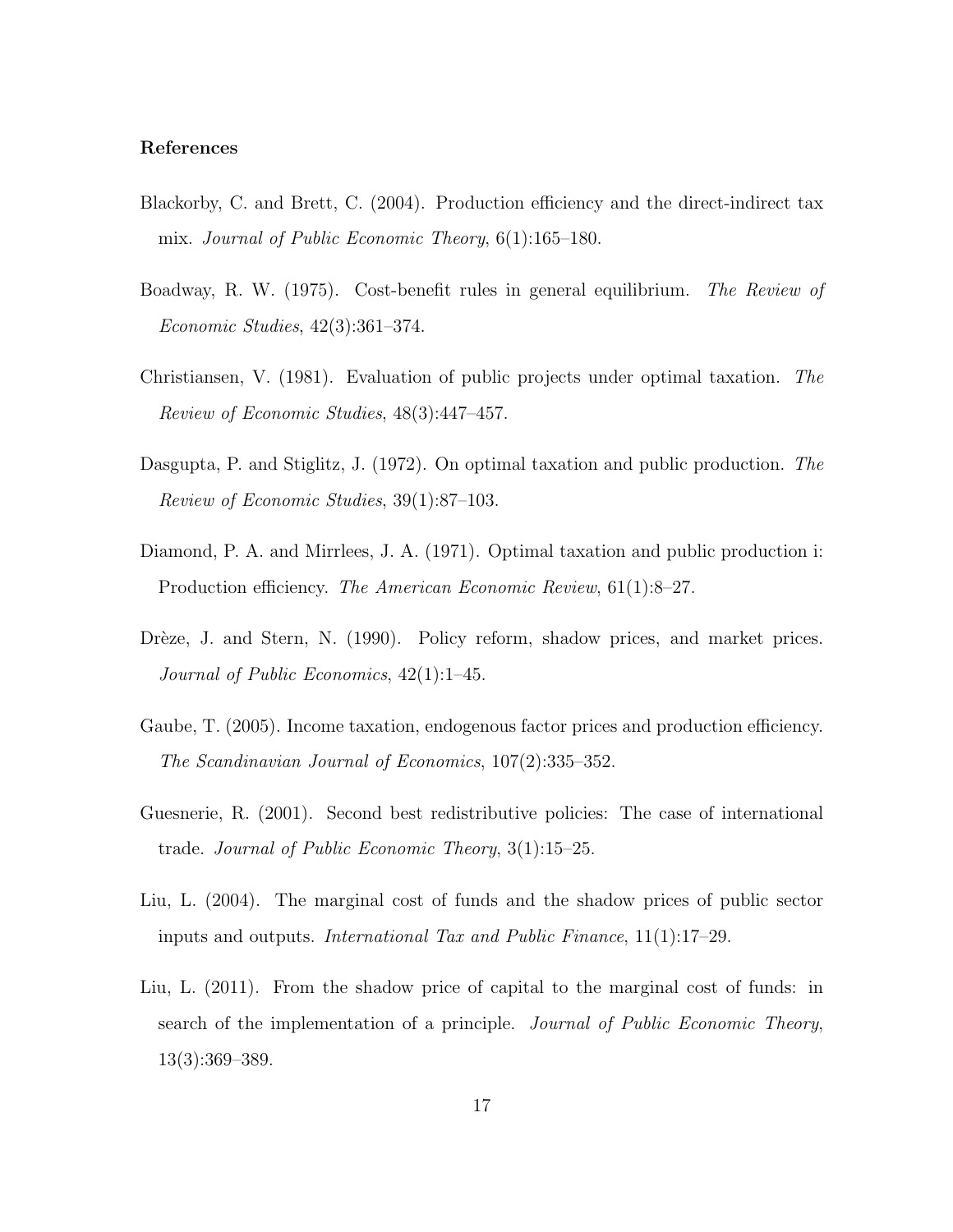- Mirrlees, J. A. (1971). An exploration in the theory of optimum income taxation. The review of economic studies, 38(2):175–208.
- Myerson, R. B. (1979). Incentive compatibility and the bargaining problem. *Econo*metrica, 47(1):61–73.
- Naito, H. (1996). Tariff as a device to relax the incentive problem of a progressive income tax system. In Research Seminar of International Economics Working Papers, number 391.
- Naito, H. (1999). Re-examination of uniform commodity taxes under a non-linear income tax system and its implication for production efficiency. Journal of Public Economics, 71(2):165–188.
- Spector, D. (2001). Is it possible to redistribute the gains from trade using income taxation? Journal of International Economics, 55(2):441–460.
- Stiglitz, J. E. (1982). Self-selection and pareto efficient taxation. Journal of Public Economics, 17(2):213–240.
- Stolper, W. F. and Samuelson, P. A. (1941). Protection and real wages. The Review of Economic Studies, 9(1):58–73.

# Appendices

# A.1 The first-order conditions of Lagrangian function

Let  $\mathcal L$  be the Lagrangian function. Then,  $\mathcal L = V^s(q, x_s, l^s) + \mu_m \{V^u(q, x_u), l^u) - \overline{U}^u\} +$  $\mu_s\{V^s(q,x_s,l^s)-V^s(q,x_u,\Omega(p)l^u)\}+\mu_u\{V^u(q,x_u,l^u)-V^u(q,x_s,\frac{l^s}{\Omega(q,1)}\}$  $\frac{l^{s}}{\Omega(p)})\}+\lambda\{w_{s}(N_{s}l_{s} L_{s}^{g})+w_{u}(N_{u}l_{u}-L_{u}^{g})+t(N_{s}c_{2}^{s}+N_{u}c_{2}^{u})-\sigma Y_{2}-N_{s}x_{s}-N_{u}x_{u}-g_{1}-p^{*}g_{2}\}+\gamma\{G(L_{s}^{g},L_{u}^{g},g_{1},g_{2})-G(L_{s}^{g},L_{u}^{g},g_{2})\}$  $\overline{G}$ .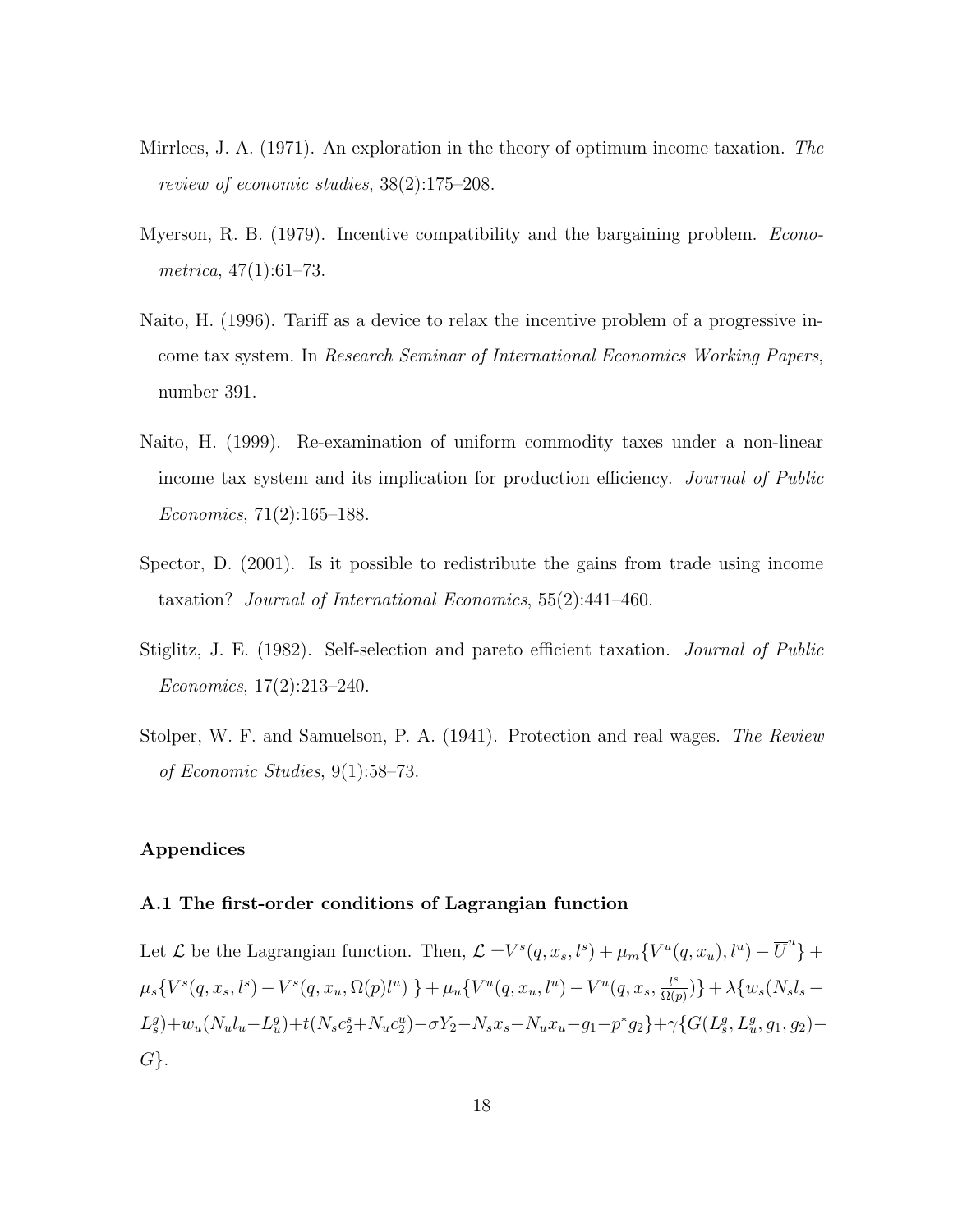To calculate the first-order condition, define the partial derivative of the indirect utility function as follows:

$$
V_1^{ii} = \frac{\partial V^i(q, x_i, l_i)}{\partial q}, \qquad V_1^{ii} = \frac{\partial V^i(q, x_i, l_i)}{\partial q}, \qquad V_3^{ii} = \frac{\partial V^i(q, x_i, l_i)}{\partial l_i}
$$

$$
V_1^{ij} = \frac{\partial V^i(q, x_j, w_j l_j/w_i)}{\partial q}, \qquad V_1^{ij} = \frac{\partial V^i(q, x_j, w_j l_j/w_i)}{\partial x_j}, \qquad V_3^{ij} = \frac{\partial V^i(q, x_j, w_j l_j/w_i)}{\partial (w_j l_j/w_i)} \quad (j \neq i)
$$

In addition, define the partial derivative of the demand function as follows:

$$
\frac{\partial D_i}{\partial x_i} = \frac{\partial D(x_i, q, l_i)}{\partial x_i}, \quad \frac{\partial D_i}{\partial q} = \frac{\partial D(x_i, q, l_i)}{\partial q}
$$

$$
\frac{\partial D_i}{\partial l_i} = \frac{\partial D(x_i, q, l_i)}{\partial l_i}
$$

Then, the first-order conditions for  $l^s, l^u, x_s, x_u$ , and t become

$$
\frac{\partial \mathcal{L}}{\partial x_s} = V_2^{ss} + \mu_s V_2^{ss} - \mu_u V_2^{us} - \lambda N_s + \lambda t N_s \frac{\partial D_s}{\partial x_s} = 0
$$
\n(28)

$$
\frac{\partial \mathcal{L}}{\partial l_s} = V_3^{ss} + \mu_s V_3^{ss} - \mu_u V_3^{us} \frac{w_s}{w_u} + \lambda w_s N_s + \lambda t N_s \frac{\partial D_s}{\partial l_s} = 0
$$
\n(29)

$$
\frac{\partial \mathcal{L}}{\partial x_u} = \mu_m V_2^{uu} + \mu_u V_2^{uu} - \mu_s V_2^{su} - \lambda N_u + \lambda t N_u \frac{\partial D_u}{\partial x_u} = 0 \tag{30}
$$

$$
\frac{\partial \mathcal{L}}{\partial l_u} = \mu_m V_3^{uu} + \mu_u V_3^{uu} - \mu_s V_3^{su} \frac{w_u}{w_s} + \lambda w_u N_u + \lambda t N_u \frac{\partial D_u}{\partial l_u} = 0 \tag{31}
$$

$$
\frac{\partial \mathcal{L}}{\partial t} = V_1^{ss} + \mu_m V_1^{uu} + \mu_s V_1^{ss} - \mu_s V_1^{su} + \mu_u V_1^{uu} - \mu_u V_1^{us}
$$

$$
+ \lambda \{ (N_s c_2^s + N_u c_2^u) + t \{ N_s \frac{\partial D_s}{\partial q} + N_u \frac{\partial D_u}{\partial q} \} = 0
$$
(32)

A.2 Proof of  $w_s' L_s^{pri} + w_u' L_u^{pri} = y_2$ 

For given  $L_s^{pri}$  and  $L_u^{pri}$ , when  $\sigma$  changes, the change of  $w_s L_s^{pri} + w_u L_u^{pti}$  is equal to  $w_s' L_s^{pri} + w_u' L_u^{pri}$ . On the other hand, from an assumption of perfect competition and constant returns to scale, I obtain

$$
w_s L_s^{pri} + w_u L_u^{pri} = y_1 + (p^* + \sigma)y_2 \tag{33}
$$